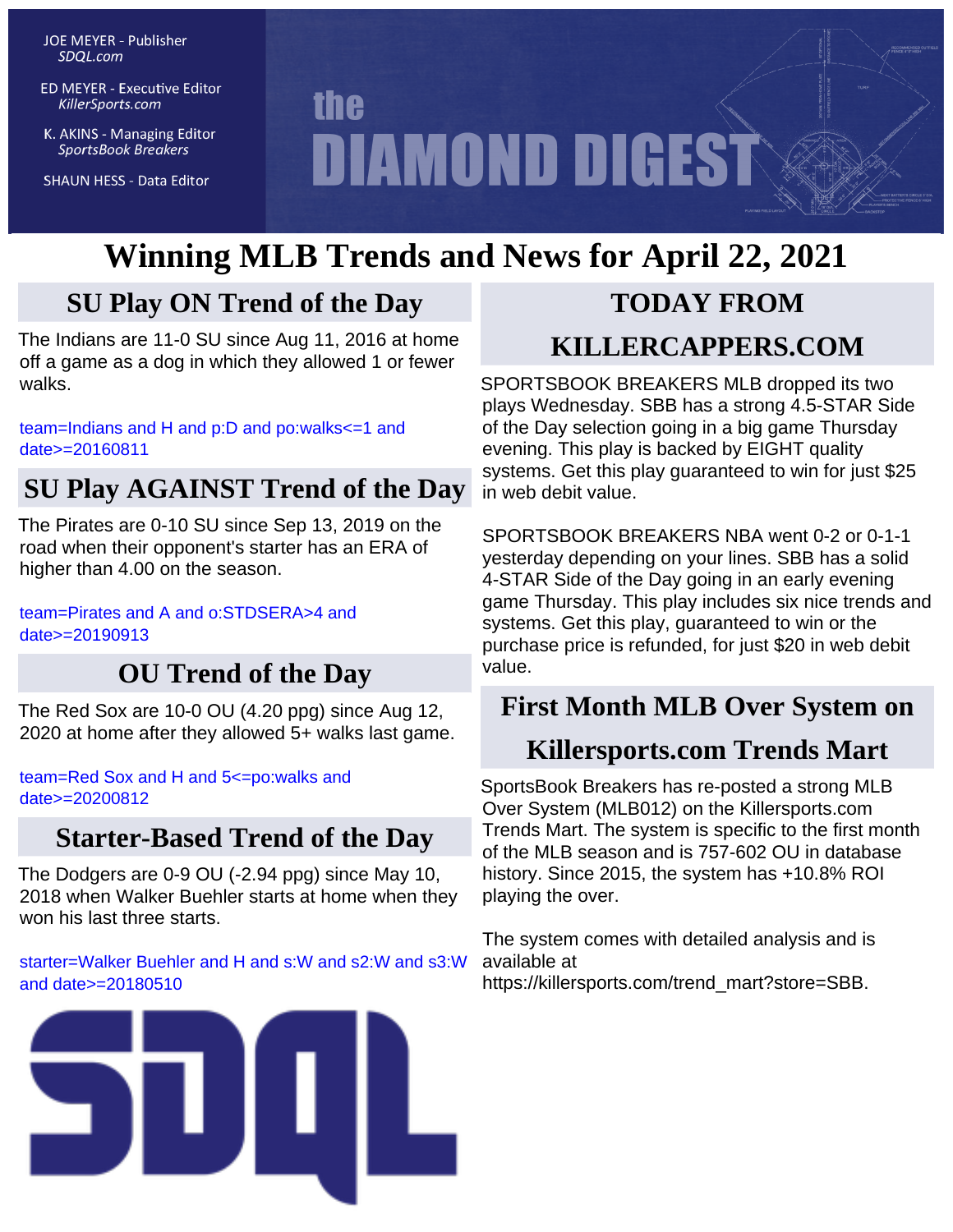| Away<br><b>HOME</b> | <b>ROT</b><br><b>Start Time</b> | Line   | Last 10 | Last 10<br>@H/A | Last 10<br>@F/D | W-L<br><b>Streak</b> | <b>Scheduled Starter:</b><br>(throwing arm) | Team W-L<br>in 2021 | in Career<br>vs Opp |
|---------------------|---------------------------------|--------|---------|-----------------|-----------------|----------------------|---------------------------------------------|---------------------|---------------------|
| <b>Diamondbacks</b> | 901                             | $+130$ | $5-4$   | $0-0$           | $5-5$           | $\mathbf 0$          | Taylor Widener (R)                          | $1 - 2$             | $0 - 1$             |
| <b>REDS</b>         | 12:35 PM                        | $-140$ | $3-6$   | $0-0$           | $6 - 4$         | $\pmb{0}$            | Jeff Hoffman (R)                            | $2 - 1$             | $0 - 1$             |
| <b>Pirates</b>      | 915                             | $+110$ | $6 - 4$ | $0-0$           | $6 - 4$         | $-1$                 | Mitch Keller (R)                            | $1 - 2$             | $0 - 1$             |
| <b>TIGERS</b>       | 1:10 PM                         | $-120$ | $4-6$   | $3 - 7$         | $0-0$           | $\mathbf{1}$         | Jose Urena (R)                              | $0 - 3$             | $0-0$               |
| Yankees             | 909                             | $-105$ | $3 - 7$ | $4 - 6$         | $0-0$           | $-1$                 | Domingo German (R)                          | $0 - 2$             | $1 - 2$             |
| <b>INDIANS</b>      | 6:10 PM                         | $-105$ | $5-5$   | $4-6$           | $0-0$           | $-1$                 | Aaron Civale (R)                            | $3-0$               | $0 - 1$             |
| <b>Mariners</b>     | 911                             | $+155$ | $7 - 3$ | $5-5$           | $7 - 3$         | $-1$                 | Justin Dunn (R)                             | $2 - 0$             | $0-0$               |
| <b>RED SOX</b>      | 7:10 PM                         | $-165$ | $6 - 4$ | $0-0$           | $6 - 4$         | $-1$                 | Nick Pivetta (R)                            | $3-0$               | $0-0$               |
| Mets                | 903                             | $-113$ | $6 - 4$ | $0-0$           | $5-5$           | $-2$                 | Joey Lucchesi (L)                           | $0 - 1$             | $0-0$               |
| <b>CUBS</b>         | 7:40 PM                         | $+103$ | $4-6$   | $0-0$           | $0-0$           | $\overline{2}$       | Trevor Williams (R)                         | $2 - 1$             | $0-0$               |
| Angels              | 913                             | $+115$ | $5-5$   | $6-4$           | $0-0$           | $-1$                 | Alex Cobb (R)                               | $2 - 0$             | $0-0$               |
| <b>ASTROS</b>       | 8:10 PM                         | $-125$ | $1 - 9$ | $5-5$           | $1 - 9$         | $-3$                 | Cristian Javier (R)                         | $2 - 0$             | $1 - 0$             |
| <b>Marlins</b>      | 905                             | $+138$ | $7 - 3$ | $4 - 6$         | $6 - 4$         | 1                    | Daniel Castano (L)                          | $1 - 0$             | $1-0$               |
| <b>GIANTS</b>       | $9:45$ PM                       | $-148$ | $6 - 4$ | $5-5$           | $0-0$           | $-1$                 | Aaron Sanchez (R)                           | $0 - 3$             | $0 - 1$             |
| Padres              | 907                             | $+160$ | $3 - 7$ | $2 - 8$         | $0-0$           | $-3$                 | Ryan Weathers (R)                           | $0 - 1$             | $0 - 1$             |
| <b>DODGERS</b>      | 10:10 PM                        | $-170$ | $8 - 2$ | $7 - 3$         | $8 - 2$         | $\mathbf{1}$         | Walker Buehler (R)                          | $3-0$               | $6 - 1$             |

#### **MLB Match Ups for April 22, 2021**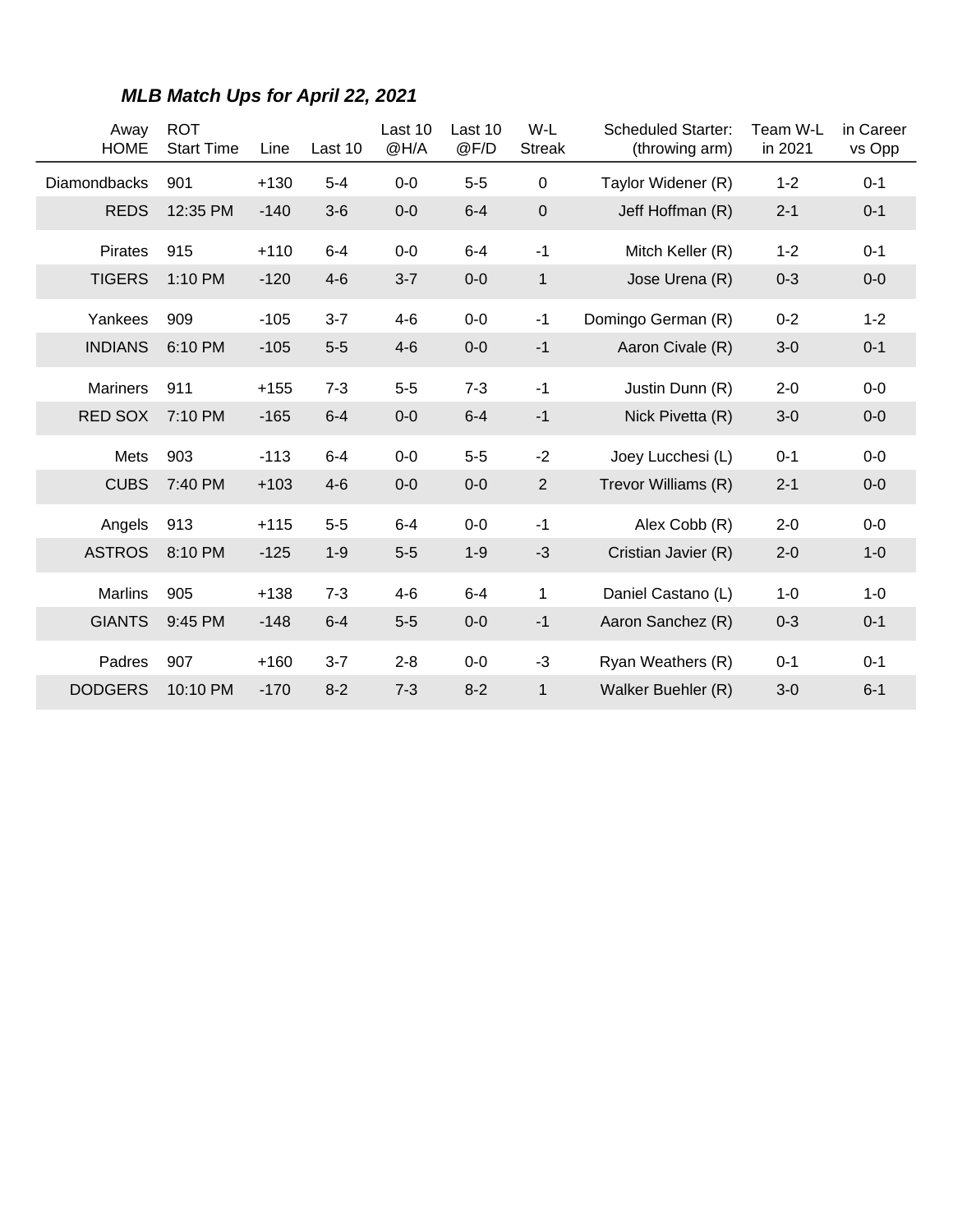#### **Team Comparison Table**

|                  |                 | Record         |     | # of Innings          |    |                | One Run        |                | Wire to Wire   |                | Walk Off       |                | Extra Inning             | Runs<4         | 4 <runs< th=""><th></th><th>Margin in Innings</th><th></th></runs<> |                | Margin in Innings     |         |
|------------------|-----------------|----------------|-----|-----------------------|----|----------------|----------------|----------------|----------------|----------------|----------------|----------------|--------------------------|----------------|---------------------------------------------------------------------|----------------|-----------------------|---------|
| Team             | W               | L              |     | <b>Led Trail Tied</b> |    | W              | L              | W              | L              | W              | L              | W              | L                        | W              | L                                                                   | 123            | 456                   | 789     |
| Angels           | 9               | 7              | 57  | 58                    | 30 | 2              | 1              | 4              | 4              | $\mathbf{1}$   | $\mathbf 0$    | $\mathbf{1}$   | 0                        | $\pmb{0}$      | $\mathbf{1}$                                                        |                | $-0.50 -0.38$         | 0.88    |
| Astros           | $\overline{7}$  | 10             | 55  | 53                    | 45 | 1              | 2              | 6              | 5              | 0              | 1              | 0              | 0                        | 1              | 2                                                                   |                | $0.18 - 0.24$         | 0.00    |
| <b>Athletics</b> | 12              | 7              | 60  | 69                    | 40 | 4              | $\mathbf 0$    | 8              | 6              | 3              | 0              | $\overline{2}$ | 0                        | 3              | $\mathbf{1}$                                                        | $-0.74$ 0.11   |                       | 0.42    |
| <b>Blue Jays</b> | 8               | 10             | 60  | 66                    | 34 | 2              | 2              | 6              | 5              | 1              | 1              | 1              | 1                        | 2              | 2                                                                   |                | $0.78 - 0.39$         | 0.22    |
| <b>Braves</b>    | 8               | 10             | 58  | 55                    | 48 | 3              | 5              | 3              | 5              | $\mathbf 1$    | $\overline{2}$ | 0              | 3                        | $\mathbf{1}$   | 4                                                                   | $-0.33$ $0.11$ |                       | 0.39    |
| <b>Brewers</b>   | 11              | 7              | 79  | 41                    | 45 | 1              | 2              | 7              | 4              | 1              | 0              | 2              | 1                        | 1              | 1                                                                   | 1.39           | 0.00                  | $-0.17$ |
| Cardinals        | 8               | 10             | 53  | 83                    | 26 | 0              | $\overline{2}$ | 5              | 8              | 0              | $\mathbf 0$    | 0              | $\overline{0}$           | $\mathbf{1}$   | $\overline{2}$                                                      | $-0.33$ $0.11$ |                       | 0.11    |
| Cubs             | 8               | 9              | 58  | 75                    | 21 | $\overline{2}$ | 0              | 4              | 5              | $\pmb{0}$      | 0              | 0              | 1                        | 2              | 0                                                                   |                | $-0.59$ 0.12          | 0.06    |
| Diamondbacks     | $\overline{7}$  | 10             | 49  | 79                    | 28 | 0              | 3              | 3              | 8              | 0              | $\mathbf{1}$   | $\overline{2}$ | $\mathbf{1}$             | $\mathbf{1}$   | 4                                                                   |                | $-0.35 -0.24 -0.06$   |         |
| Dodgers          | 14              | 4              | 106 | 31                    | 27 | 3              | 2              | 9              | $\mathbf 1$    | 0              | 1              | 1              | 1                        | 4              | 1                                                                   | 1.72           | $0.28 - 0.11$         |         |
| Giants           | 11              | 7              | 66  | 49                    | 50 | 5              | 3              | $\overline{7}$ | $\overline{2}$ | 0              | 3              | $\mathbf{1}$   | 2                        | 6              | 3                                                                   | $-0.22$ $0.33$ |                       | 0.33    |
| Indians          | 8               | 8              | 51  | 69                    | 26 | $\mathbf 0$    | 3              | 4              | 5              | 0              | 2              | 1              | 1                        | 1              | 1                                                                   |                | $-1.06$ 0.44          | 0.69    |
| <b>Mariners</b>  | 11              | 7              | 49  | 63                    | 45 | 6              | 3              | 5              | 4              | 2              | $\mathbf{1}$   | $\overline{2}$ | $\mathbf{0}$             | 1              | $\mathbf{1}$                                                        |                | $-0.28 - 0.33$ $0.33$ |         |
| <b>Marlins</b>   | 8               | 9              | 55  | 52                    | 49 | 2              | 4              | 3              | 5              | 1              | 2              | 3              | 0                        | 2              | 2                                                                   | 0.00           | $0.29 - 0.29$         |         |
| Mets             | $\overline{7}$  | 6              | 45  | 44                    | 21 | 4              | $\mathbf 0$    | 4              | $\overline{4}$ | 2              | $\mathbf 0$    | 0              | $\overline{0}$           | $\overline{2}$ | 0                                                                   |                | $-0.08 - 1.23$ 0.23   |         |
| Nationals        | $\overline{7}$  | 9              | 36  | 64                    | 40 | 4              | 2              | 5              | 6              | 2              | 0              | 0              | 0                        | 3              | 4                                                                   |                | $-1.06 -0.25 0.06$    |         |
| Orioles          | 8               | 10             | 53  | 50                    | 55 | $\overline{2}$ | 3              | 5              | $\overline{7}$ | $\mathbf{1}$   | $\mathbf{1}$   | $\mathbf{1}$   | 2                        | $\mathbf{1}$   | $\mathbf{1}$                                                        |                | 0.39 -0.89 0.28       |         |
| Padres           | 10              | 10             | 69  | 74                    | 39 | $\mathbf 1$    | 2              | 6              | 6              | 0              | 0              | 0              | 2                        | 3              | 1                                                                   |                | $0.10 - 0.05 0.40$    |         |
| <b>Phillies</b>  | 9               | 9              | 66  | 60                    | 34 | 4              | $\overline{2}$ | 6              | 4              | $\overline{2}$ | $\mathbf{1}$   | $\mathbf{1}$   | 0                        | 3              | $\mathbf{1}$                                                        |                | $0.56 - 0.11 - 0.83$  |         |
| <b>Pirates</b>   | 8               | 10             | 64  | 76                    | 19 | 2              | 1              | 3              | 6              | 0              | 0              | 1              | 0                        | 1              | 0                                                                   |                | $-0.72 -0.61$         | 0.28    |
| Rangers          | 9               | 10             | 67  | 65                    | 41 | $\overline{2}$ | 1              | 6              | 6              | $\mathbf{1}$   | $\overline{0}$ | $\overline{2}$ | 0                        | $\overline{2}$ | $\mathbf{1}$                                                        |                | $0.37 -0.21 -0.89$    |         |
| Rays             | 10              | 9              | 80  | 47                    | 47 | 2              | 2              | 7              | 3              | 0              | 2              | 0              | 3                        | $\overline{2}$ | 3                                                                   |                | $0.63 - 0.05 - 0.42$  |         |
| <b>Red Sox</b>   | 12              | $\overline{7}$ | 60  | 69                    | 36 | $\overline{2}$ | $\overline{2}$ | 3              | 7              | 1              | 1              | 2              | 0                        | $\mathbf 1$    | 0                                                                   |                | $-0.47$ 1.42          | 0.32    |
| Reds             | 9               | $\overline{7}$ | 68  | 52                    | 27 | $\overline{2}$ | 1              | 5              | 4              | 1              | $\mathbf 0$    | $\overline{2}$ | 1                        | $\overline{c}$ | 3                                                                   |                | 1.06  1.06  -0.75     |         |
| Rockies          | 6 <sup>1</sup>  | 12             | 58  | 76                    | 25 | $\overline{0}$ | $\overline{4}$ | $\overline{4}$ | $\overline{7}$ | $\mathbf{0}$   | $\mathbf 0$    | $\mathbf 0$    | $\mathbf{1}$             | $\pmb{0}$      | $\overline{4}$                                                      |                | $-0.28$ 0.33 $-0.11$  |         |
| Royals           | 10              | $\overline{7}$ | 53  | 64                    | 33 | 4              | $\mathbf 0$    | 5              | 6              | $\overline{2}$ | $\mathbf 0$    | $\mathbf 1$    | $\mathbf 0$              | 4              | 1                                                                   |                | $-0.65$ 0.12 0.12     |         |
| <b>Tigers</b>    | $7\overline{ }$ | 11             | 61  | 72                    | 26 | $\overline{2}$ | $\mathfrak{B}$ | $\overline{4}$ | 6              | $\mathbf 1$    | $\mathbf{1}$   | $\mathbf{1}$   | $\pmb{0}$                | $\mathbf{1}$   | $\mathbf{1}$                                                        |                | $-0.17 - 0.61 - 0.72$ |         |
| Twins            | 6               | 11             | 62  | 42                    | 45 | $\overline{2}$ | 6              | $\overline{4}$ | 4              | $\mathbf{1}$   | 3              | $\mathbf 0$    | $\overline{\mathcal{A}}$ | $\overline{2}$ | 3                                                                   |                | $0.71$ $0.06$ $-0.71$ |         |
| <b>White Sox</b> | 9               | 9              | 82  | 41                    | 37 | $\overline{2}$ | 2              | $\overline{7}$ | $\overline{2}$ | $\mathbf{1}$   | $\mathbf{1}$   | $\overline{0}$ | $\overline{2}$           | $\mathbf{1}$   | 0                                                                   |                | 0.61  0.56  -0.22     |         |
| Yankees          | 6               | 11             | 38  | 79                    | 39 | $\mathbf 0$    | 3              | 3              | 6              | $\pmb{0}$      | 1              | $\mathbf{1}$   | $\overline{2}$           | $\overline{2}$ | 1                                                                   |                | $-0.94 - 0.06$ 0.29   |         |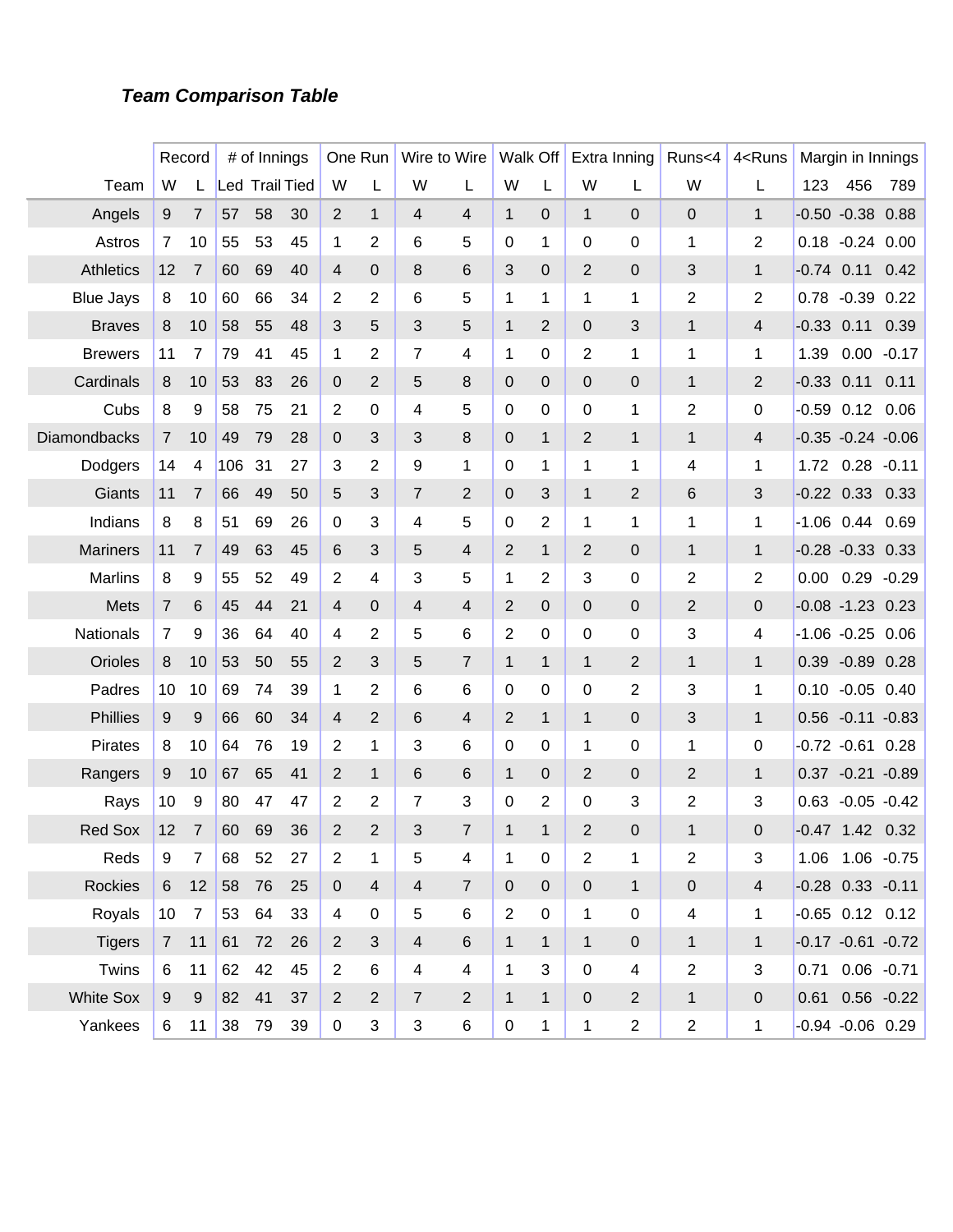## **Team - Opponent Comparison Table**

|                  | Scored                  | in 1st                  | Wins with<br><b>Fewer Hits</b> |                  | <b>Starter</b><br>Innings Pitched |      | Pitchers  | Used      | Quality<br><b>Starts</b>   |                | <b>Hits</b> | per Run   | <b>Team LOB</b><br>per Run |                          |      | Extra<br><b>Base Hits</b> |
|------------------|-------------------------|-------------------------|--------------------------------|------------------|-----------------------------------|------|-----------|-----------|----------------------------|----------------|-------------|-----------|----------------------------|--------------------------|------|---------------------------|
| Team             | Team Opp                |                         | Team                           | Opp              | Team                              | Opp  |           |           | Team Opp Team Opp Team Opp |                |             |           | Team Opp Team Opp          |                          |      |                           |
| Angels           | 5                       | 3                       | $\overline{2}$                 | 3                | 4.94                              | 4.96 | 4.56 4.31 |           | 5                          | 5              |             | 1.72 1.57 |                            | $\overline{a}$           |      | 2.81 2.25                 |
| Astros           | 3                       | 5                       | 0                              | $\overline{2}$   | 5.04                              | 5.55 | 4.24      | 4.47      | 3                          | $\, 8$         | 1.83        | 1.68      | $\blacksquare$             | $\overline{\phantom{a}}$ | 2.76 | 2.82                      |
| <b>Athletics</b> | 5                       | $\overline{4}$          | 6                              | $\overline{0}$   | 5.19                              | 5.16 | 4.53      | 4.16      | $\overline{7}$             | 6              | 1.50        | 1.85      | $\blacksquare$             | $\overline{\phantom{0}}$ | 2.84 | 2.89                      |
| <b>Blue Jays</b> | $6\phantom{1}6$         | 4                       | 0                              | 3                | 4.46                              | 4.69 | 4.44      | 4.11      | 5                          | 5              | 1.82        | 2.14      | $\blacksquare$             | $\overline{\phantom{a}}$ | 1.94 | 3.00                      |
| <b>Braves</b>    | $\overline{7}$          | 5                       | $\overline{2}$                 | $\overline{2}$   | 5.14                              | 5.16 | 4.71      | 4.82      | 5                          | 5              | 1.53        | 1.71      | $\overline{a}$             | $\overline{\phantom{0}}$ | 2.53 | 2.65                      |
| <b>Brewers</b>   | $6\phantom{1}6$         | $\overline{2}$          | 0                              | 1                | 5.52                              | 4.83 | 4.28      | 4.78      | 9                          | 5              | 1.59        | 2.00      | ÷,                         | $\overline{\phantom{a}}$ | 2.06 | 2.22                      |
| Cardinals        | 3                       | $\overline{7}$          | $\overline{2}$                 | $\mathbf{1}$     | 4.74                              | 5.31 | 4.50      | 4.28      | $\overline{4}$             | 8              | 1.56        | 1.62      | $\blacksquare$             | $\overline{\phantom{0}}$ | 2.28 | 2.89                      |
| Cubs             | $6\phantom{1}6$         | 6                       | $\overline{2}$                 | $\boldsymbol{0}$ | 4.62                              | 4.88 | 5.00      | 4.94      | 4                          | 4              | 1.51        | 1.70      | $\blacksquare$             | $\overline{\phantom{a}}$ | 2.12 | 2.12                      |
| Diamondbacks     | $\overline{4}$          | 5                       | 3                              | $\mathbf{1}$     | 5.08                              | 5.02 | 4.29      | 5.06      | 4                          | 6              | 1.62        | 1.78      | $\blacksquare$             | $\overline{\phantom{0}}$ | 2.53 | 3.41                      |
| Dodgers          | 5                       | $\overline{\mathbf{4}}$ | 3                              | 3                | 6.09                              | 4.76 | 4.00      | 4.89      | 12                         | $\overline{4}$ | 1.61        | 2.20      | $\blacksquare$             | $\overline{\phantom{a}}$ | 2.89 | 1.56                      |
| Giants           | $\overline{2}$          | $\overline{2}$          | $\mathbf{1}$                   | $\mathbf{1}$     | 5.59                              | 5.39 | 4.72      | 4.61      | 6                          | 5              | 1.94        | 2.20      | $\blacksquare$             | $\overline{\phantom{0}}$ | 2.94 | 2.22                      |
| Indians          | 3                       | 6                       | 0                              | 1                | 5.60                              | 5.21 | 4.00      | 4.19      | 9                          | 5              | 1.74        | 1.80      | $\blacksquare$             | $\overline{\phantom{a}}$ | 2.88 | 2.19                      |
| <b>Mariners</b>  | 3                       | $\overline{2}$          | $\overline{2}$                 | $\overline{0}$   | 5.11                              | 5.41 | 4.00      | 4.22      | 5                          | 4              | 1.62        | 1.62      | $\blacksquare$             | $\overline{\phantom{0}}$ | 2.50 | 2.50                      |
| <b>Marlins</b>   | 4                       | 4                       | 0                              | 4                | 5.16                              | 5.35 | 5.06      | 4.76      | $\overline{7}$             | 6              | 1.93        | 1.66      | $\blacksquare$             | $\overline{\phantom{a}}$ | 2.76 | 2.53                      |
| Mets             | 3                       | $\overline{2}$          | $\mathbf{1}$                   | 3                | 5.41                              | 5.00 | 3.69      | 4.00      | 8                          | 4              | 2.36        | 1.57      | $\overline{\phantom{a}}$   | $\overline{\phantom{0}}$ |      | 1.62 2.08                 |
| Nationals        | 4                       | 5                       | $\mathbf{1}$                   | 4                | 4.90                              | 5.35 | 4.69      | 4.06      | 6                          | 7              | 2.38        | 1.52      | $\blacksquare$             | $\overline{\phantom{a}}$ | 2.44 | 2.44                      |
| Orioles          | 5                       | $\overline{4}$          | $\overline{2}$                 | 0                | 4.94                              | 5.22 | 4.50      | 4.11      | $\overline{4}$             | 6              | 1.83        | 1.92      | $\blacksquare$             | $\overline{\phantom{0}}$ |      | 2.72 2.39                 |
| Padres           | 5                       | 3                       | $\mathbf{1}$                   | $\pmb{0}$        | 4.72                              | 5.07 | 4.90      | 4.75      | 6                          | $\, 8$         | 2.11        | 1.94      | $\blacksquare$             | $\overline{\phantom{a}}$ | 2.25 | 2.25                      |
| Phillies         | 5                       | $\overline{4}$          | 3                              | $\mathbf{1}$     | 5.46                              | 5.04 | 4.00      | 4.44      | $\overline{7}$             | 6              | 1.99        | 1.88      | $\blacksquare$             | $\overline{\phantom{0}}$ | 2.11 | 2.72                      |
| Pirates          | 5                       | 11                      | 0                              | 1                | 4.46                              | 4.76 | 4.78      | 4.33      | 1                          | 6              | 1.96        | 1.55      | $\blacksquare$             | $\overline{\phantom{a}}$ | 2.67 | 2.94                      |
| Rangers          | 4                       | 5                       | 3                              | $\mathbf 0$      | 5.26                              | 4.96 | 4.00      | 4.47      | $\overline{7}$             | 5              | 1.84        | 1.91      | $\overline{\phantom{a}}$   | $\overline{\phantom{0}}$ | 1.89 | 3.21                      |
| Rays             | 5                       | 3                       | 1                              | 1                | 4.77                              | 4.72 | 4.26      | 4.47      | 4                          | 5              | 1.64        | 1.61      | ÷,                         | $\blacksquare$           | 3.21 | 2.74                      |
| Red Sox          | 4                       | 10                      | 0                              | $\mathbf{1}$     | 4.95                              | 4.72 | 4.37 4.21 |           | 2                          | 5              |             | 1.79 1.97 |                            |                          |      | 3.37 2.37                 |
| Reds             | $\overline{\mathbf{4}}$ | 4                       | 0                              | $\overline{2}$   | 5.06                              | 4.92 | 4.44 4.31 |           | 4                          | $\sqrt{3}$     |             | 1.49 1.59 | $\overline{\phantom{a}}$   | $\blacksquare$           |      | 3.62 2.56                 |
| <b>Rockies</b>   | $\sqrt{5}$              | 5                       | $\mathbf{1}$                   | $\mathbf{1}$     | 5.35                              | 5.91 | 4.33 3.72 |           | $\boldsymbol{9}$           | $\overline{7}$ |             | 1.72 1.80 | $\overline{\phantom{a}}$   |                          |      | 2.28 2.83                 |
| Royals           | $\mathbf{3}$            | 6                       | 3                              | $\boldsymbol{0}$ | 4.59                              | 4.90 | 4.82 4.00 |           | 4                          | 4              |             | 1.70 1.73 | $\blacksquare$             | $\overline{\phantom{a}}$ |      | 2.82 2.47                 |
| <b>Tigers</b>    | $\overline{4}$          | 5                       | $\mathbf{1}$                   | $\mathfrak{S}$   | 5.00                              | 5.54 | 3.94 3.72 |           | $\sqrt{5}$                 | 11             |             | 1.95 1.57 | $\overline{\phantom{a}}$   |                          |      | 2.44 3.33                 |
| Twins            | 6                       | $\mathsf 0$             | $\mathbf 1$                    | $\overline{2}$   | 4.92                              | 5.08 |           | 4.18 4.18 | 5                          | 4              |             | 1.84 1.65 | $\overline{\phantom{a}}$   | $\blacksquare$           |      | 3.00 2.71                 |
| <b>White Sox</b> | $\overline{7}$          | 3                       | $\mathbf{1}$                   | $\mathbf{1}$     | 5.19                              | 4.48 | 4.06 4.39 |           | $\overline{4}$             | $\overline{4}$ |             | 1.67 1.76 | $\overline{\phantom{a}}$   | $\overline{\phantom{a}}$ |      | 2.83 1.94                 |
| Yankees          | $\mathbf{1}$            | 3                       | $\overline{\mathbf{c}}$        | $\overline{c}$   | 4.59                              | 4.49 |           | 4.18 4.71 | $\overline{4}$             | 4              |             | 1.92 1.81 | $\blacksquare$             | $\blacksquare$           |      | 1.88 2.71                 |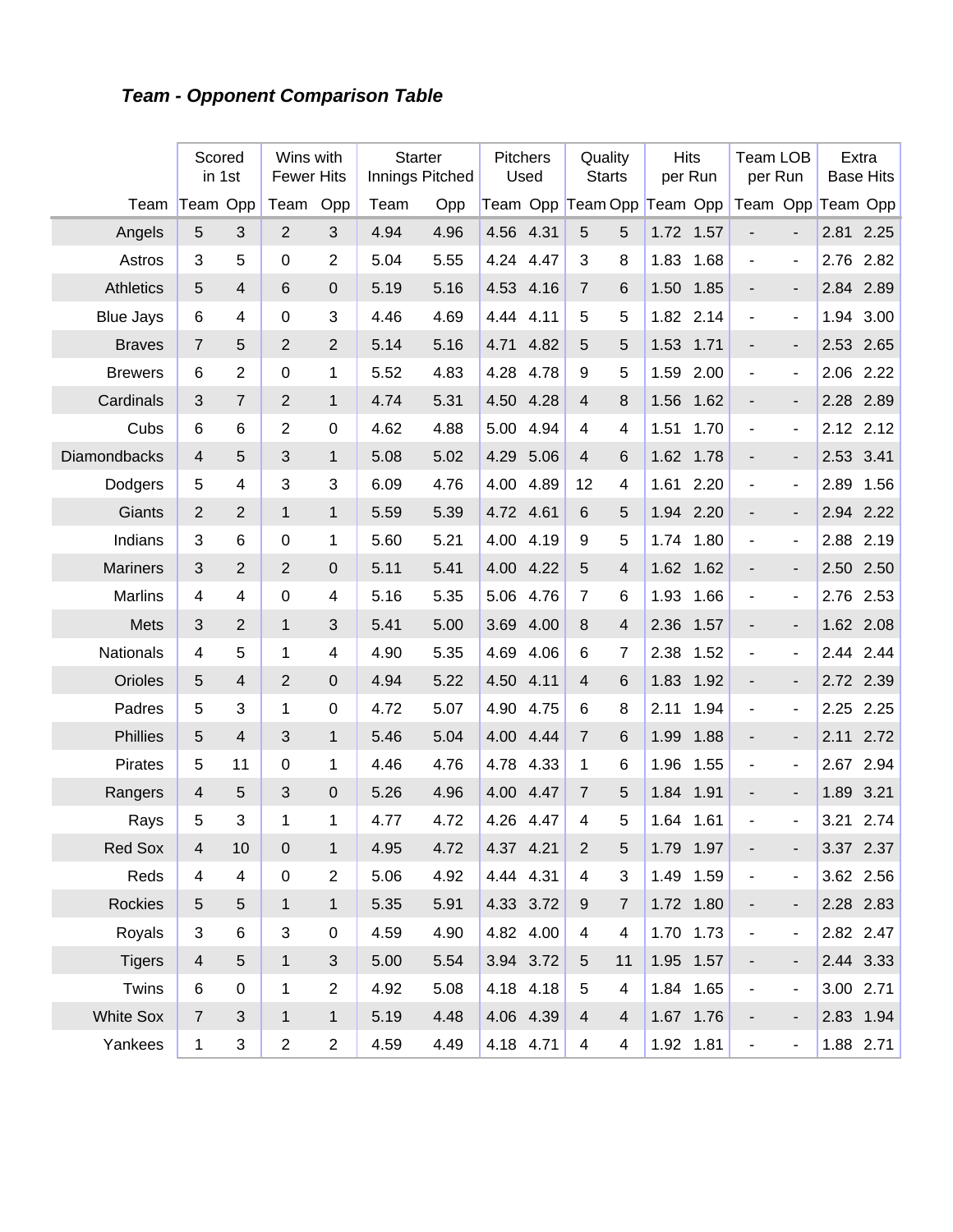#### **Recent Numbers for the Diamondbacks and REDS**

|                                                  |                                                      | <b>Runs</b> | <b>Hits</b> | Walks                           | <b>TLOB</b><br>W L Team Opp Team Opp Team Opp Team Opp SIP PU |      |                             |                      |              |          | Line $F D$ OU Marg O U Total $@H/A$ |              |                |                             |               |
|--------------------------------------------------|------------------------------------------------------|-------------|-------------|---------------------------------|---------------------------------------------------------------|------|-----------------------------|----------------------|--------------|----------|-------------------------------------|--------------|----------------|-----------------------------|---------------|
| D-Backs last 1                                   | $\begin{bmatrix} 1 & 0 \end{bmatrix}$                |             |             | $8.00$ 5.00 6.00 9.00 7.00 4.00 |                                                               | 5.00 | 4.00                        | $ +160 0$            |              |          | 4.50                                | $\mathbf{1}$ |                | 0 8.50                      | 1             |
| D-Backs last 3 2 1                               |                                                      |             |             | 5.00 4.33 7.67 9.67 5.67 2.67   |                                                               | 4.67 |                             | $4.33 + 14000$ 3     |              |          | 1.00                                |              |                | 1 2 8.33                    | 3             |
| D-Backs last 7 3 4 5.14 5.14 7.00 9.71 5.00 2.57 |                                                      |             |             |                                 |                                                               | 4.95 | 4.57                        | $ +133 $ 1           |              | 6        | 1.64                                |              |                | $4 \mid 3 \mid 8.64$        | 6             |
| D-Backs last 30                                  |                                                      |             |             |                                 |                                                               |      |                             |                      |              |          |                                     |              |                |                             |               |
| D-Backs 2021 7 10 4.76 5.18 7.71 9.24 4.35 3.24  |                                                      |             |             |                                 |                                                               |      | $5.08$ 4.29 + 137 1 15      |                      |              |          | 0.74                                | 8 9          |                | 9.21                        | 13            |
| vs Reds 3 1 7.00 3.50 8.75 8.50 6.50 2.50        |                                                      |             |             |                                 |                                                               |      | $5.75$ 3.50 + 127 0 5       |                      |              |          | 1.38                                | 3 1          |                | 9.12                        | 2             |
| Reds last 1                                      | $\begin{bmatrix} 0 & 1 \end{bmatrix}$                |             |             | 5.00 8.00 9.00 6.00 4.00 7.00   |                                                               | 6.67 | 6.00                        | $\vert$ -170 $\vert$ | $\mathbf{1}$ | $\Omega$ | 4.50                                | $\mathbf{1}$ |                | 018.50                      | 1             |
| Reds last 3 1 2 3.67 5.33 8.67 7.33 4.00 4.33    |                                                      |             |             |                                 |                                                               |      | $5.33$ $5.33$ $-118$ 2 1    |                      |              |          | 1.17                                |              |                | 2 1 7.83                    | 3             |
| Reds last 7 3 4 4.29 4.14 7.57 7.29 2.86 3.86    |                                                      |             |             |                                 |                                                               |      | $5.29$ 4.57                 | $-117$ 5             |              | 2        | 0.29                                |              |                | $4 \mid 3 \mid 8.14$        | 5             |
| Reds last 30                                     |                                                      |             |             |                                 |                                                               |      |                             |                      |              |          |                                     |              |                |                             |               |
| Reds 2021                                        | $\begin{array}{ccc} \text{9} & \text{7} \end{array}$ |             |             | $6.00$ 4.69 8.94 7.44 3.25 3.88 |                                                               |      | $5.06$   4.44   -127   13 3 |                      |              |          | 2.06                                |              |                | $11 \,   \, 5 \,   \, 8.62$ | 11            |
| vs D-Backs 1 3 3.50 7.00 8.50 8.75 2.50 6.50     |                                                      |             |             |                                 |                                                               |      | $4.83$ 5.00 $-137$          |                      |              | 5 0      | 1.38                                | 3            | $\overline{1}$ | 9.12                        | $\mathcal{P}$ |

#### **Taylor Widener (R) Starting for the Diamondbacks in 2021**

| Starter<br>W L | Team<br>W L                     | Innings |                  |  |             |           |              | Pitched ERA WHIP Strike Outs Hits Walks |                | <b>Strikes</b> |          |   | per Ball Net Units: @H/A @F/D |                                                                                               |
|----------------|---------------------------------|---------|------------------|--|-------------|-----------|--------------|-----------------------------------------|----------------|----------------|----------|---|-------------------------------|-----------------------------------------------------------------------------------------------|
| $1 - 0$        | $1 - 2$                         | 5.67    | 1.59 1.12        |  | 3.67        |           | 4.67         | 1.67                                    |                | 1.87           | $-$ \$20 |   | +\$80                         | $-$ \$20                                                                                      |
|                |                                 |         |                  |  |             |           |              |                                         |                |                |          |   | Ground Fly Strikes            |                                                                                               |
|                |                                 |         |                  |  |             |           |              |                                         |                |                |          |   |                               | Date Site Opponent Final Line Total W/L IP SERA Hits Walks HR SO Balls Balls per Ball Pitches |
|                | Apr 16 A Nationals 0-1 +175 8.0 |         |                  |  |             | 6.00 0.00 | 4            | 2                                       | $\overline{0}$ | $\mathbf{3}$   | 6        | 7 | 1.76                          | 94                                                                                            |
| Apr $09$ H     | <b>Reds</b>                     |         | $5-6$ +135 $9.0$ |  |             | 5.00 5.40 | - 7          | $\Omega$                                | $\overline{1}$ | $\mathbf{3}$   | 6        | 3 | 1.96                          | 83                                                                                            |
| Apr 04 A       | Padres                          |         | $3-1$ +180 9.0   |  | W 6.00 0.00 |           | $\mathbf{3}$ | 3                                       |                | 0 <sub>5</sub> | -6       | 4 | 1.89                          | 81                                                                                            |

#### **..........Jeff Hoffman (R) Starting for the Reds in 2021**

| Starter<br>W L | W L                                     | Team Innings<br>Pitched ERA WHIP Strike Outs Hits Walks |                  |           |                |      |               |      |                            | <b>Strikes</b>                         | per Ball Net Units: @H/A @F/D                                              |                |           |       |    |
|----------------|-----------------------------------------|---------------------------------------------------------|------------------|-----------|----------------|------|---------------|------|----------------------------|----------------------------------------|----------------------------------------------------------------------------|----------------|-----------|-------|----|
| $2 - 1$        | $2 - 1$                                 | 5.11                                                    |                  | 2.93 1.43 |                | 4.00 | 5.33          | 2.00 |                            | 1.84                                   | $+$ \$80                                                                   |                | $+$ \$200 | -\$20 |    |
|                |                                         |                                                         |                  |           |                |      |               |      |                            |                                        | Ground Fly Strikes                                                         |                |           |       |    |
| Date Site      | Opponent                                |                                                         |                  |           |                |      |               |      |                            |                                        | Final Line Total W/L IP SERA Hits Walks HR SO Balls Balls per Ball Pitches |                |           |       |    |
| Apr 16 H       | Indians                                 |                                                         | $10-3 - 120$ 9.0 |           |                |      | W 6.00 1.50 7 |      | $\overline{\phantom{a}}$ 3 | $\begin{array}{ccc} 1 & 4 \end{array}$ | 4                                                                          | 5              | 1.76      |       | 91 |
| Apr 10 A       | Diamondbacks 3-8 -120 9.5 L 4.33 6.23 6 |                                                         |                  |           |                |      |               |      | $\overline{\phantom{a}}$ 3 | $1\quad 2$                             | -3                                                                         | 4              | 1.48      |       | 82 |
| Apr $04$ H     | Cardinals                               |                                                         |                  |           | 12-1 -105 10.0 |      | W 5.00 1.80 3 |      | $\overline{\mathbf{0}}$    | $0\quad 6$                             | $\overline{\mathbf{3}}$                                                    | $\overline{1}$ | 2.50      |       | 77 |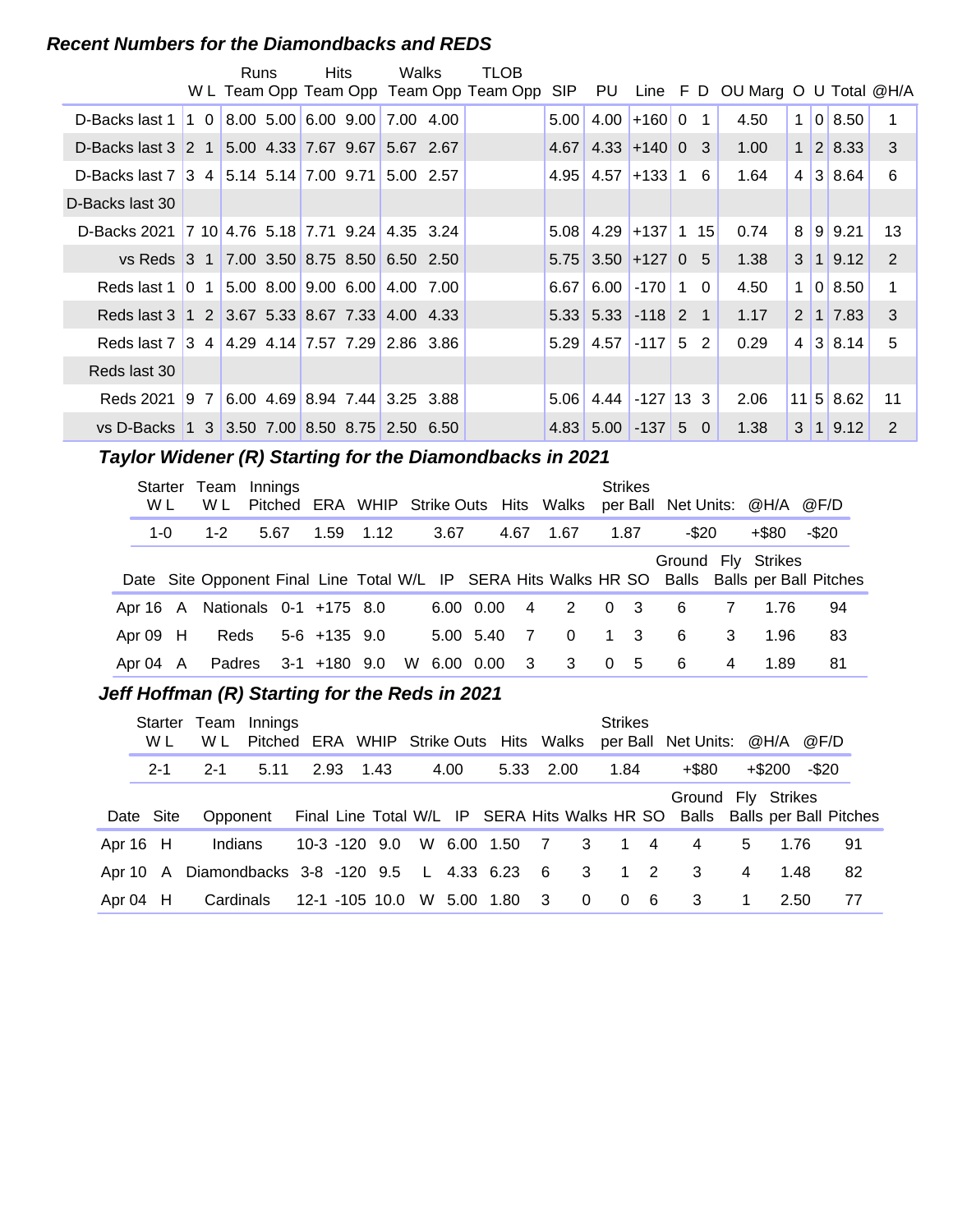#### **Recent Numbers for the Pirates and TIGERS**

|                                                         | Runs | <b>Hits</b> | Walks                           | <b>TLOB</b>                             |                   |                        |                  |                                 |                |                |               |                |
|---------------------------------------------------------|------|-------------|---------------------------------|-----------------------------------------|-------------------|------------------------|------------------|---------------------------------|----------------|----------------|---------------|----------------|
|                                                         |      |             |                                 | W L Team Opp Team Opp Team Opp Team Opp |                   | SIP PU                 |                  | Line F D OU Marg O U Total @H/A |                |                |               |                |
| Pirates last $1 \mid 0 \mid 1$                          |      |             | $2.00$ 5.00 3.00 7.00 2.00 2.00 |                                         | 4.33              |                        | $3.00$ +125 0 1  | 0.50                            | 1 <sup>1</sup> | $\overline{0}$ | 6.50          | 1              |
| Pirates last 3 2 1 3.67 4.00 6.00 5.67 3.67 2.33        |      |             |                                 |                                         | 4.78              |                        | $4.00 + 13800$ 3 | 0.83                            | 2 <sup>2</sup> | 1 <sup>1</sup> | 6.83          | 3              |
| Pirates last 7 4 3 3.71 4.14 7.14 7.00 3.14 2.86        |      |             |                                 |                                         | 4.71              | $4.14$ + 146 0 7       |                  | 0.36                            | 3 <sup>1</sup> | 4 <sup>1</sup> | 7.50          | 5              |
| Pirates last 30                                         |      |             |                                 |                                         |                   |                        |                  |                                 |                |                |               |                |
| Pirates 2021 8 10 3.89 4.89 7.61 7.56 3.61 3.83         |      |             |                                 |                                         | 4.46              | $4.78$ +155 0 18       |                  | 0.64                            | 8 <sup>1</sup> |                | $9 \mid 8.14$ | 11             |
| vs Tigers 1 1 2.50 3.50 5.00 5.00 3.00 2.00             |      |             |                                 |                                         | 4.67              |                        | $3.00 + 120002$  | 0.00                            | 1 <sup>1</sup> | 1              | 6.00          | $\overline{2}$ |
| Tigers last 1   1 0   5.00 2.00   7.00 3.00   2.00 2.00 |      |             |                                 |                                         | 5.00              |                        | $3.00$ -135 1 0  | 0.50                            | 1 <sup>1</sup> | $\overline{0}$ | 6.50          | 1              |
| Tigers last 3 1 2 3.00 2.67 5.33 5.00 2.33 2.67         |      |             |                                 |                                         |                   | $5.44$ 2.67 -107 2 1   |                  | $-1.17$                         | 1 <sup>1</sup> |                | 2   6.83      | 2              |
| Tigers last 7 2 5 2.71 4.29 6.00 6.71 2.00 4.57         |      |             |                                 |                                         |                   | $5.33$ 3.71 + 130 2 5  |                  | $-0.79$                         | 3 <sup>1</sup> |                | $4 \mid 7.79$ | 2              |
| Tigers last 30                                          |      |             |                                 |                                         |                   |                        |                  |                                 |                |                |               |                |
| Tigers 2021 7 11 3.44 4.89 6.72 7.67 2.72 4.22          |      |             |                                 |                                         | 5.00 <sub>1</sub> | $3.94$ + 146 2 16      |                  | 0.03                            |                |                | 7 11 8.31     | 8              |
| vs Pirates 1 1 3.50 2.50 5.00 5.00 2.00 3.00            |      |             |                                 |                                         |                   | $4.50$ 2.50 $-130$ 2 0 |                  | 0.00                            | 1 <sup>1</sup> | 1 <sup>1</sup> | 6.00          | 2              |

#### **Mitch Keller (R) Starting for the Pirates in 2021**

| W L        | Starter Team Innings<br>W L |      |                            |  |      |  | Pitched ERA WHIP Strike Outs Hits Walks             | <b>Strikes</b> |                |                | per Ball Net Units: @H/A @F/D |                                                                                               |
|------------|-----------------------------|------|----------------------------|--|------|--|-----------------------------------------------------|----------------|----------------|----------------|-------------------------------|-----------------------------------------------------------------------------------------------|
| $1 - 2$    | $1 - 2$                     | 3.78 | 8.74 2.12                  |  | 4.00 |  | 5.33 2.67                                           | 1.67           | -\$55          |                | -\$100                        | -\$55                                                                                         |
|            |                             |      |                            |  |      |  |                                                     |                |                |                | Ground Fly Strikes            | Date Site Opponent Final Line Total W/L IP SERA Hits Walks HR SO Balls Balls per Ball Pitches |
|            |                             |      |                            |  |      |  | Apr 15 H Padres 3-8 +162 8.0 L 3.33 18.90 9 3 1 1 3 |                |                | 2              | 1.59                          | 83                                                                                            |
| Apr $10$ H | Cubs                        |      |                            |  |      |  | 8-2 +145 8.5 W 5.00 1.80 5 1 0 7                    |                | $\overline{4}$ | $\overline{4}$ | 2.48                          | 80                                                                                            |
| Apr 04 A   | Cubs                        |      | 3-4 +162 8.0 L 3.00 9.00 2 |  |      |  | $\overline{4}$                                      | $1 \quad 4$    | $\overline{2}$ | 3              | 1.20                          | 77                                                                                            |

#### **..........Jose Urena (R) Starting for the Tigers in 2021**

| Starter<br>W L |          | Team Innings<br>W L                  |      |                                    |  |      |      | Pitched ERA WHIP Strike Outs Hits Walks |                | <b>Strikes</b> | per Ball Net Units: @H/A @F/D |          |        |                                                                                               |  |
|----------------|----------|--------------------------------------|------|------------------------------------|--|------|------|-----------------------------------------|----------------|----------------|-------------------------------|----------|--------|-----------------------------------------------------------------------------------------------|--|
| $0 - 3$        |          | $0 - 3$                              | 4.89 | 5.52 1.70                          |  | 5.67 | 4.67 | 3.67                                    |                | 1.42           | -\$300                        |          | -\$100 | \$0                                                                                           |  |
|                |          |                                      |      |                                    |  |      |      |                                         |                |                | Ground Fly Strikes            |          |        |                                                                                               |  |
|                |          |                                      |      |                                    |  |      |      |                                         |                |                |                               |          |        | Date Site Opponent Final Line Total W/L IP SERA Hits Walks HR SO Balls Balls per Ball Pitches |  |
|                | Apr 16 A | Athletics 0-3 +175 8.0 L 7.00 2.57 7 |      |                                    |  |      |      | 2 0 8                                   |                |                |                               |          | 2.68   | 81                                                                                            |  |
| Apr 11 A       |          | Indians                              |      | 2-5 +165 9.0 L 4.67 3.86           |  |      | $-3$ | 5                                       | $\overline{0}$ | $\overline{4}$ | 6                             | $\Omega$ | 1.24   | 85                                                                                            |  |
| Apr $05$ H     |          |                                      |      | Twins 6-15 +150 9.0 L 3.00 15.00 4 |  |      |      | 4 1 5                                   |                |                | $\blacksquare$ 1              |          | 0.93   | 81                                                                                            |  |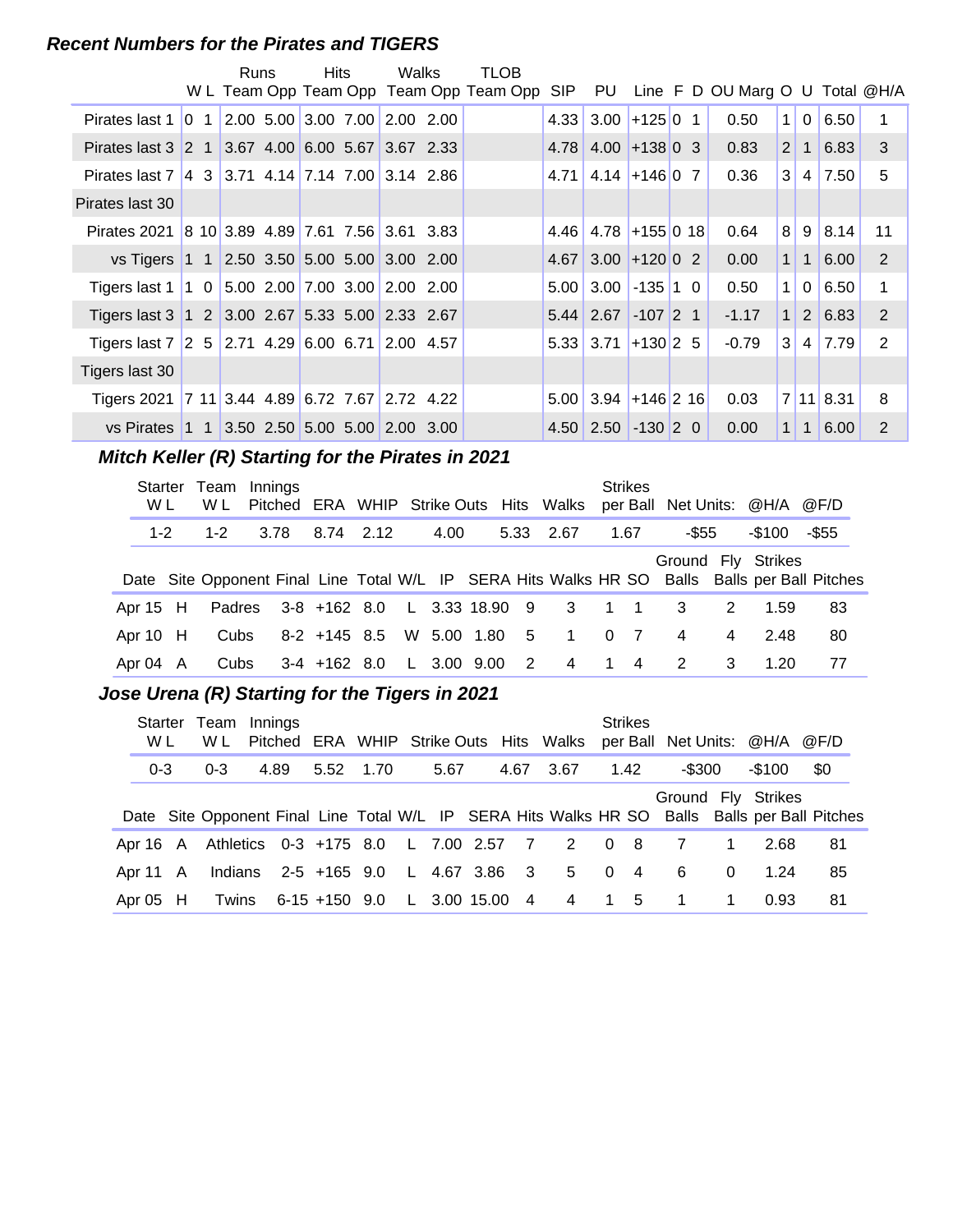#### **Recent Numbers for the Yankees and INDIANS**

|                                                                  | Runs |  | <b>Hits</b> | Walks       | TLOB                                    |            |                            |             |         |                                    |                 |                |               |             |
|------------------------------------------------------------------|------|--|-------------|-------------|-----------------------------------------|------------|----------------------------|-------------|---------|------------------------------------|-----------------|----------------|---------------|-------------|
|                                                                  |      |  |             |             | W L Team Opp Team Opp Team Opp Team Opp | <b>SIP</b> |                            |             |         | PU Line F D OU Marg O U Total @H/A |                 |                |               |             |
| Yankees last 1 0 1 1.00 4.00 5.00 4.00                           |      |  |             | $6.00$ 8.00 |                                         | 4.67       | 4.00                       | $-130$      | $1 \ 0$ | $-3.50$                            | $\overline{0}$  | 1              | 8.50          | $\Omega$    |
| Yankees last 3   1 2   2.00 3.00   4.33 5.33   4.67 4.33         |      |  |             |             |                                         |            | $5.33$ 4.33 -162 3 0       |             |         | $-3.17$                            |                 |                | 0 3 8.17      | $\Omega$    |
| Yankees last 7   1   6   2.57   5.00   5.00   7.86   3.57   4.00 |      |  |             |             |                                         |            | $4.38$   4.14   -137   5 2 |             |         | $-1.14$                            | 3 <sup>1</sup>  | $\vert$ 4      | 8.71          | 2           |
| Yankees last 30                                                  |      |  |             |             |                                         |            |                            |             |         |                                    |                 |                |               |             |
| Yankees 2021 6 11 3.47 4.06 6.65 7.35                            |      |  |             | 4.00 2.88   |                                         | 4.59       | $4.18$ -162 15 2           |             |         | $-1.26$                            |                 |                | 6 11 8.79     | 6           |
| vs Indians                                                       |      |  |             |             |                                         |            |                            |             |         |                                    |                 |                |               |             |
| Indians last 1 0 1 5.00 8.00 7.00 11.00 9.00 1.00                |      |  |             |             |                                         |            | $5.00$ 5.00 +105 0 1       |             |         | 5.00                               | 1 <sup>1</sup>  | 0 <sup>1</sup> | 8.00          | 1           |
| Indians last 3 1 2 4.33 4.67 7.67 9.33 5.00 3.00                 |      |  |             |             |                                         |            | $6.00$ 4.33 -110 1 2       |             |         | 1.33                               | 2 <sup>1</sup>  |                | $1 \mid 7.67$ | $\mathbf 1$ |
| Indians last 7 3 4 3.14 4.86 6.57 8.86 3.29 2.57                 |      |  |             |             |                                         |            | $5.10$   4.29   -108   3 4 |             |         | 0.36                               | $\vert 4 \vert$ |                | $3 \mid 7.64$ | 1           |
| Indians last 30                                                  |      |  |             |             |                                         |            |                            |             |         |                                    |                 |                |               |             |
| Indians 2021 8 8 3.88 3.75 6.75 6.75                             |      |  |             | $3.69$ 3.19 |                                         | 5.60       | 4.00                       | $-133$ 11 5 |         | $-0.47$                            |                 |                | 6 10 8.09     | 6           |
| vs Yankees                                                       |      |  |             |             |                                         |            |                            |             |         |                                    |                 |                |               |             |

#### **..........Domingo German (R) Starting for the Yankees in 2021**

| W L      | Starter Team Innings<br>W L |      |  |                   |      |      |                                                     | <b>Strikes</b> | Pitched ERA WHIP Strike Outs Hits Walks per Ball Net Units: @H/A @F/D |   |        |                                                                                               |
|----------|-----------------------------|------|--|-------------------|------|------|-----------------------------------------------------|----------------|-----------------------------------------------------------------------|---|--------|-----------------------------------------------------------------------------------------------|
| $0 - 2$  | $0 - 2$                     | 3.50 |  | $9.00 \quad 2.00$ | 3.50 | 6.00 | 1.00 2.13                                           |                | -\$275                                                                |   | -\$115 | -\$0                                                                                          |
|          |                             |      |  |                   |      |      |                                                     |                | Ground Fly Strikes                                                    |   |        | Date Site Opponent Final Line Total W/L IP SERA Hits Walks HR SO Balls Balls per Ball Pitches |
| Apr 10 A | Ravs                        |      |  |                   |      |      | 0-4 -115 8.5 L 4.00 9.00 8 1 2 5                    |                | -2                                                                    | 4 | 2.43   | 79                                                                                            |
|          |                             |      |  |                   |      |      | Apr 04 H Blue Jays 1-3 -160 9.5 L 3.00 9.00 4 1 2 2 |                | $\overline{2}$                                                        | 6 | 1.83   | 68                                                                                            |

#### **..........Aaron Civale (R) Starting for the Indians in 2021**

| Starter<br>W L | Team Innings<br>W L |      |                            |  |      |               | Pitched ERA WHIP Strike Outs Hits Walks         |            | <b>Strikes</b> |        |   | per Ball Net Units: @H/A @F/D |                                                                                               |
|----------------|---------------------|------|----------------------------|--|------|---------------|-------------------------------------------------|------------|----------------|--------|---|-------------------------------|-----------------------------------------------------------------------------------------------|
| $3-0$          | $3-0$               | 6.89 | 2.18 0.73                  |  | 5.33 | 3.33          | 1.67                                            |            | 1.59           | +\$300 |   | $+\$100$                      | \$0                                                                                           |
|                |                     |      |                            |  |      |               |                                                 |            |                |        |   | Ground Fly Strikes            |                                                                                               |
|                |                     |      |                            |  |      |               |                                                 |            |                |        |   |                               | Date Site Opponent Final Line Total W/L IP SERA Hits Walks HR SO Balls Balls per Ball Pitches |
|                |                     |      |                            |  |      |               | Apr 15 A White Sox 4-2 -130 7.5 W 6.00 1.50 5 2 |            | $0\quad 4$     |        |   | 1.48                          | 99                                                                                            |
| Apr $10$ H     | Tigers              |      | 11-3 -165 9.0              |  |      | W 7.67 1.17 3 | $\overline{\mathbf{0}}$                         | $1\quad 6$ |                | 9      | 3 | 1.65                          | 90                                                                                            |
| Apr 04 A       | Tigers              |      | 9-3 -130 8.5 W 7.00 3.86 2 |  |      |               | $3\quad 2\quad 6$                               |            |                | 4      | 5 | 1.68                          | 91                                                                                            |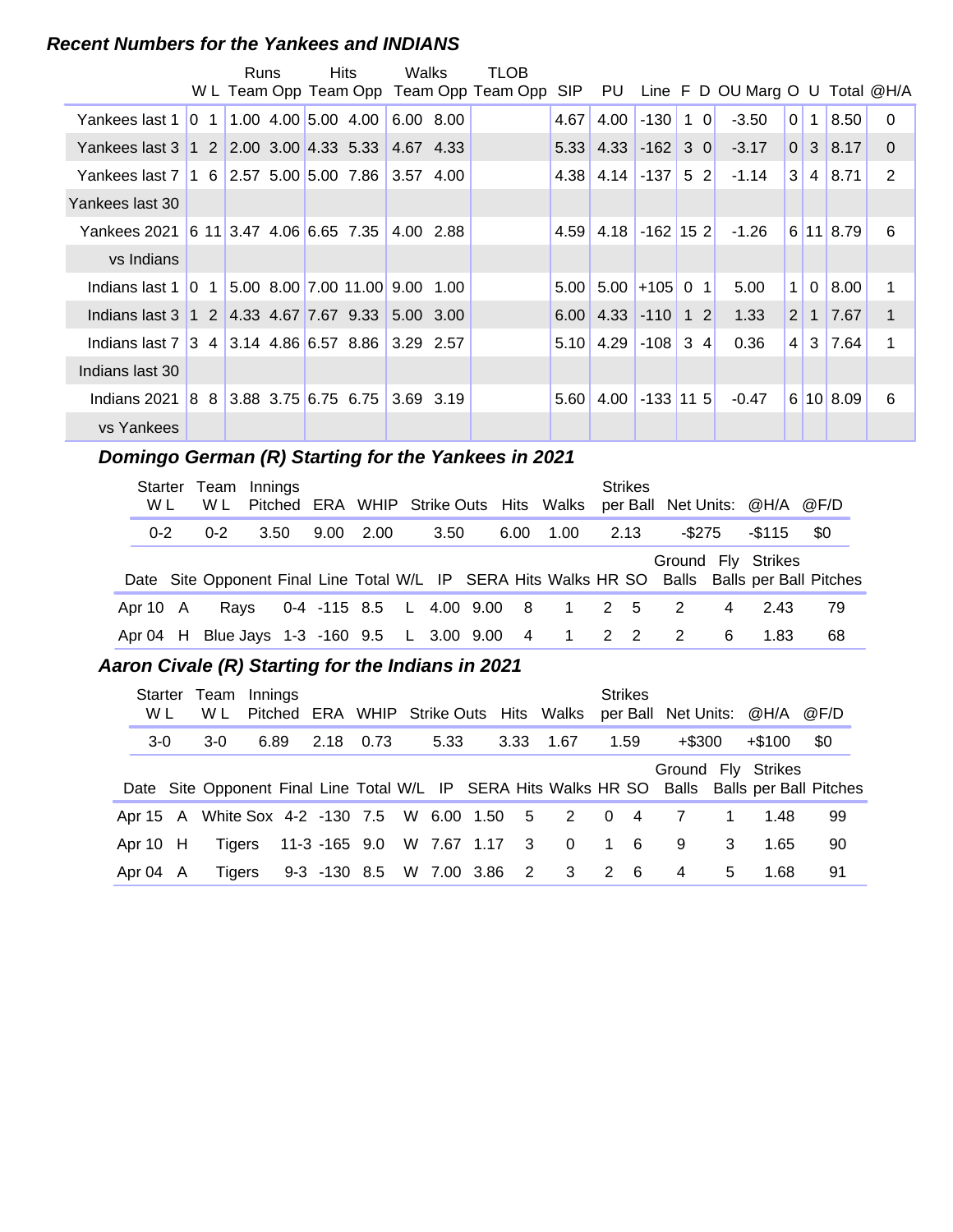#### **Recent Numbers for the Mariners and RED SOX**

|                                         |  | Runs            | <b>Hits</b>                               |           | Walks     |           | TLOB                       |                   |                     |                  |                |          |                                 |          |                |               |                 |
|-----------------------------------------|--|-----------------|-------------------------------------------|-----------|-----------|-----------|----------------------------|-------------------|---------------------|------------------|----------------|----------|---------------------------------|----------|----------------|---------------|-----------------|
|                                         |  | W L Team Opp    |                                           |           |           |           | Team Opp Team Opp Team Opp | <b>SIP</b>        | PU                  |                  |                |          | Line F D OU Marg O U Total @H/A |          |                |               |                 |
| Mariners last 1                         |  | $0$ 1 0.00 1.00 |                                           | 1.00 2.00 | 2.00 4.00 |           |                            | 7.00 <sub>l</sub> |                     | $3.00$ +185 0    | $\overline{1}$ |          | $-7.00$                         | $\Omega$ | $\mathbf{1}$   | 8.00          | $\Omega$        |
| Mariners last 3                         |  |                 | 2 1 3.67 2.00 3.67 2.67                   |           | 3.00 3.67 |           |                            |                   | $5.56$ 4.67 + 155 0 |                  | -3             |          | $-2.67$                         | $\Omega$ |                | 2 8.33        | $\Omega$        |
| Mariners last 7                         |  |                 | 5 2 3.29 2.14 5.29 4.57                   |           | 2.71 2.71 |           |                            |                   | $5.67$ 3.86 + 125 1 |                  |                | 6        | $-2.50$                         | 1        |                | $5 \mid 7.93$ | 2               |
| Mariners last 30                        |  |                 |                                           |           |           |           |                            |                   |                     |                  |                |          |                                 |          |                |               |                 |
| Mariners 2021                           |  |                 | $11 \, 7 \, 4.11 \, 4.28 \, 6.67 \, 6.94$ |           | 3.11 3.72 |           |                            | 5.11              |                     | $4.00$ +129 2 15 |                |          | 0.44                            | 9        |                | 8 7.94        | 7               |
| vs Red Sox                              |  |                 |                                           |           |           |           |                            |                   |                     |                  |                |          |                                 |          |                |               |                 |
| Red Sox last 1                          |  |                 | $0$ 1 3.00 6.00 10.00 10.00 3.00 8.00     |           |           |           |                            | 4.67              | 5.00                | $-118$ 1         |                | $\Omega$ | $-0.50$                         | $\Omega$ | $\blacksquare$ | 9.50          | 1               |
| Red Sox last 3 2 1 6.00 4.00 12.00 7.67 |  |                 |                                           |           | 3.00 3.33 |           |                            |                   | $5.67$ 3.67 -110 2  |                  | $\overline{1}$ |          | 1.50                            | 1        |                | 2 8.50        | 3               |
| Red Sox last 7                          |  |                 | $3 \frac{4}{4.43}$ 4.00 9.29 8.29         |           | 2.86 2.71 |           |                            | 4.81              |                     | $4.14$ -104 4    |                | 2        | 0.29                            | 2        |                | 5 8.14        | 6               |
| Red Sox last 30                         |  |                 |                                           |           |           |           |                            |                   |                     |                  |                |          |                                 |          |                |               |                 |
| Red Sox 2021 12 7 5.42 4.00 9.68 7.89   |  |                 |                                           |           |           | 2.79 3.58 |                            | 4.95              | 4.37                | $-114$ 11 7      |                |          | 0.87                            |          |                | 10 9 8.55     | 12 <sup>°</sup> |
| vs Mariners                             |  |                 |                                           |           |           |           |                            |                   |                     |                  |                |          |                                 |          |                |               |                 |

#### **Justin Dunn (R) Starting for the Mariners in 2021**

| W L                             | Starter Team Innings<br>W L |      |           |  |      |             | Pitched ERA WHIP Strike Outs Hits Walks  | <b>Strikes</b> |     | per Ball Net Units: @H/A @F/D |               |                   |                                                                                               |
|---------------------------------|-----------------------------|------|-----------|--|------|-------------|------------------------------------------|----------------|-----|-------------------------------|---------------|-------------------|-----------------------------------------------------------------------------------------------|
| $1 - 0$                         | $2 - 0$                     | 4.83 | 3.72 1.34 |  | 4.50 |             | 1.50 5.00                                | 1.44           |     | $+$ \$245                     |               | $+\$100$ $+\$145$ |                                                                                               |
|                                 |                             |      |           |  |      |             |                                          |                |     | Ground Fly Strikes            |               |                   | Date Site Opponent Final Line Total W/L IP SERA Hits Walks HR SO Balls Balls per Ball Pitches |
| Apr 15 A                        |                             |      |           |  |      |             | Orioles 2-1 -125 7.5 W 5.00 1.80 2 2 1 6 |                |     | 3                             | 6             | 2.24              | 68                                                                                            |
| Apr 07 H White Sox 8-4 +145 8.5 |                             |      |           |  |      | 4.67 5.79 1 | 8                                        | 0              | - 3 | 5                             | $\mathcal{P}$ | 1.07              | 93                                                                                            |

#### **Nick Pivetta (R) Starting for the Red Sox in 2021**

| <b>Starter</b><br>W L | Team Innings<br>W L             |      |           |                           |               |                            | Pitched ERA WHIP Strike Outs Hits Walks | <b>Strikes</b> |                | per Ball Net Units: @H/A @F/D |   |                    |                                                                                               |
|-----------------------|---------------------------------|------|-----------|---------------------------|---------------|----------------------------|-----------------------------------------|----------------|----------------|-------------------------------|---|--------------------|-----------------------------------------------------------------------------------------------|
| $2 - 0$               | $3-0$                           | 4.89 | 3.68      | 1.64                      | 4.67          |                            | 4.33 3.67                               | 1.51           |                | +\$300                        |   | $+\$200$ $+\$200$  |                                                                                               |
|                       |                                 |      |           |                           |               |                            |                                         |                |                |                               |   | Ground Fly Strikes | Date Site Opponent Final Line Total W/L IP SERA Hits Walks HR SO Balls Balls per Ball Pitches |
|                       | Apr 17 H White Sox 7-4 -130 9.0 |      |           |                           | 3.67 4.91     | 4                          | 4                                       |                | 0 <sup>3</sup> | 3                             | 2 | 1.44               | -83                                                                                           |
| Apr 11 A              | Orioles                         |      | 14-9 -137 | 9.5                       | W 6.00 6.00 7 |                            | -3                                      |                | $1 \quad 7$    | 4                             | 2 | 1.81               | 101                                                                                           |
| Apr $05$ H            | Rays                            |      |           | 11-2 +100 9.5 W 5.00 0.00 |               | $\overline{\phantom{0}}^2$ | 4                                       | $\overline{0}$ | $\overline{4}$ | -3                            | 6 | 1.30               | 92                                                                                            |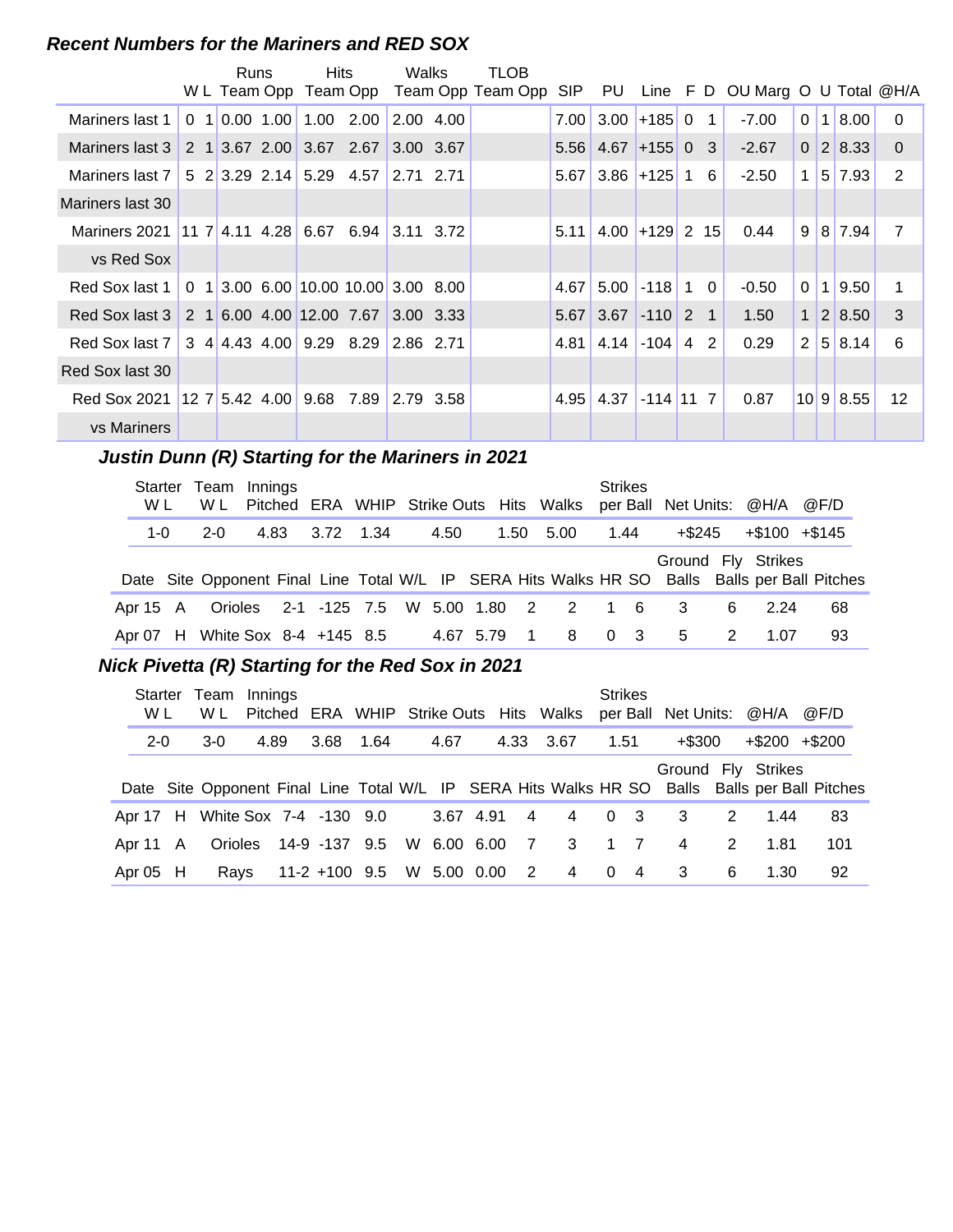#### **Recent Numbers for the Mets and CUBS**

|                                                   |   | Runs<br>W L Team Opp                   |      | <b>Hits</b><br>Team Opp |                        | Walks     |             | <b>TLOB</b><br>Team Opp Team Opp SIP                                                                                                       |                       | PU                     |                     |                | Line F D OU Marg O U Total @H/A                     |                     |                   |             |                |
|---------------------------------------------------|---|----------------------------------------|------|-------------------------|------------------------|-----------|-------------|--------------------------------------------------------------------------------------------------------------------------------------------|-----------------------|------------------------|---------------------|----------------|-----------------------------------------------------|---------------------|-------------------|-------------|----------------|
| Mets last 1                                       |   |                                        |      |                         |                        |           |             |                                                                                                                                            | 3.33                  | 6.00                   | $-122$              | $1\quad0$      | 12.50                                               | $\mathbf 1$         | $\overline{0}$    | 7.50        | 1              |
| Mets last 3 1 2 2.33 6.67                         |   |                                        |      |                         | 7.67 7.00 2.67 5.00    |           |             |                                                                                                                                            |                       | $5.00 \,   \, 4.33$    | $-141$              | 30             | 0.50                                                | 1 <sup>1</sup>      | 2                 | 8.50        | $\mathfrak{B}$ |
| Mets last $7 \mid 4 \mid 3 \mid 3.14 \quad 4.43$  |   |                                        |      |                         | $8.14 \quad 6.14$      | 2.14 2.57 |             |                                                                                                                                            | 5.14                  | 3.57                   | $-143$              | 5 2            | $-0.21$                                             | 2                   | $\overline{4}$    | 7.79        | 5              |
| Mets last 30                                      |   |                                        |      |                         |                        |           |             |                                                                                                                                            |                       |                        |                     |                |                                                     |                     |                   |             |                |
| Mets 2021 7 6 3.23 4.31                           |   |                                        |      | $7.62$ 6.77             |                        | 3.46 2.77 |             |                                                                                                                                            | 5.41                  |                        | $3.69$ -153 10 3    |                | $-0.23$                                             | 5                   | 6                 | 7.77        | 8              |
| vs Cubs 0 2 2.50 9.50                             |   |                                        |      |                         | 8.00 8.50 4.00 7.00    |           |             |                                                                                                                                            | 3.50                  | 5.50                   | $-124$ 2 0          |                | 4.50                                                |                     | $1 \vert 1 \vert$ | 7.50        | $\overline{2}$ |
| Cubs last 1                                       |   | $1016.00$ 4.00 13.00 10.00 8.00 3.00   |      |                         |                        |           |             |                                                                                                                                            | 4.00                  |                        | $5.00$ +112 0 1     |                | 12.50                                               | $\mathbf{1}$        | $\mathbf{0}$      | 7.50        | $\mathbf{1}$   |
| Cubs last 3 2 1 7.67 6.00                         |   |                                        |      |                         | $9.00$ 10.00 5.67 5.00 |           |             |                                                                                                                                            | 4.33                  | 5.33                   | $-101$ 1 2          |                | 5.67                                                | $\overline{2}$      | $\vert$ 1         | 8.00        | $\mathfrak{B}$ |
| Cubs last $7 \mid 4 \mid 3 \mid 5.86 \mid 5.14$   |   |                                        |      |                         | $8.14$ $8.14$          | 4.14 5.29 |             |                                                                                                                                            | 4.48                  |                        | $5.14$ + 114 1 6    |                | 3.07                                                | 3                   | 4                 | 7.93        | 5              |
| Cubs last 30                                      |   |                                        |      |                         |                        |           |             |                                                                                                                                            |                       |                        |                     |                |                                                     |                     |                   |             |                |
| Cubs 2021 8 9 4.12 4.65                           |   |                                        |      | 6.24                    | 7.88                   | 3.75 4.81 |             |                                                                                                                                            | 4.62                  |                        | $5.00$ -118 8 7     |                | 0.32                                                |                     |                   | $6$ 11 8.44 | 11             |
| vs Mets 2 0 9.50 2.50 8.50 8.00 7.00 4.00         |   |                                        |      |                         |                        |           |             |                                                                                                                                            |                       | $4.50$ 5.00 + 114 0 2  |                     |                | 4.50                                                |                     | $1 \vert 1 \vert$ | 7.50        | $\overline{2}$ |
| W L<br>$0 - 1$                                    |   | Starter Team Innings<br>W L<br>$0 - 1$ | 3.00 | 9.00                    | 1.33                   |           | 3.00        | Pitched ERA WHIP Strike Outs Hits<br>4.00<br>Date Site Opponent Final Line Total W/L IP SERA Hits Walks HR SO Balls Balls per Ball Pitches | Walks<br>0.00         | <b>Strikes</b><br>2.06 |                     | $-$115$        | per Ball Net Units: @H/A @F/D<br>Ground Fly Strikes | $-$ \$115 $-$ \$115 |                   |             |                |
| Apr 17 A                                          |   | Rockies                                |      | 2-7 -115 8.5            |                        |           | L 3.00 9.00 |                                                                                                                                            | 4<br>0                | $\Omega$               | 3                   | $\overline{2}$ | $\overline{2}$                                      | 2.06                |                   | 55          |                |
| Trevor Williams (R) Starting for the Cubs in 2021 |   |                                        |      |                         |                        |           |             |                                                                                                                                            |                       |                        |                     |                |                                                     |                     |                   |             |                |
| W L                                               |   | Starter Team Innings<br>W <sub>L</sub> |      |                         |                        |           |             | Pitched ERA WHIP Strike Outs Hits Walks                                                                                                    |                       | <b>Strikes</b>         | per Ball Net Units: |                |                                                     | @H/A                |                   | @F/D        |                |
| $1 - 1$                                           |   | $2 - 1$                                | 4.67 | 6.75                    | 1.71                   |           | 4.50        | 6.00                                                                                                                                       | 2.00                  | 1.91                   |                     | $+ $75$        |                                                     | $+ $210 + $110$     |                   |             |                |
|                                                   |   |                                        |      |                         |                        |           |             | Date Site Opponent Final Line Total W/L IP SERA Hits Walks HR SO Balls Balls per Ball Pitches                                              |                       |                        |                     |                | Ground Fly Strikes                                  |                     |                   |             |                |
| Apr 17                                            | H | <b>Braves</b>                          |      | 13-4 +110 8.5           |                        |           |             |                                                                                                                                            |                       |                        |                     |                |                                                     |                     |                   |             |                |
| Apr 11                                            |   |                                        |      |                         |                        |           |             |                                                                                                                                            |                       |                        |                     |                |                                                     |                     |                   |             |                |
|                                                   | A | <b>Pirates</b>                         |      | 1-7 -135 8.5            |                        |           |             | L 3.33 13.50 10                                                                                                                            | $\mathbf{2}^{\prime}$ | 0                      | 3                   | 4              | $\overline{2}$                                      | 1.78                |                   | 75          |                |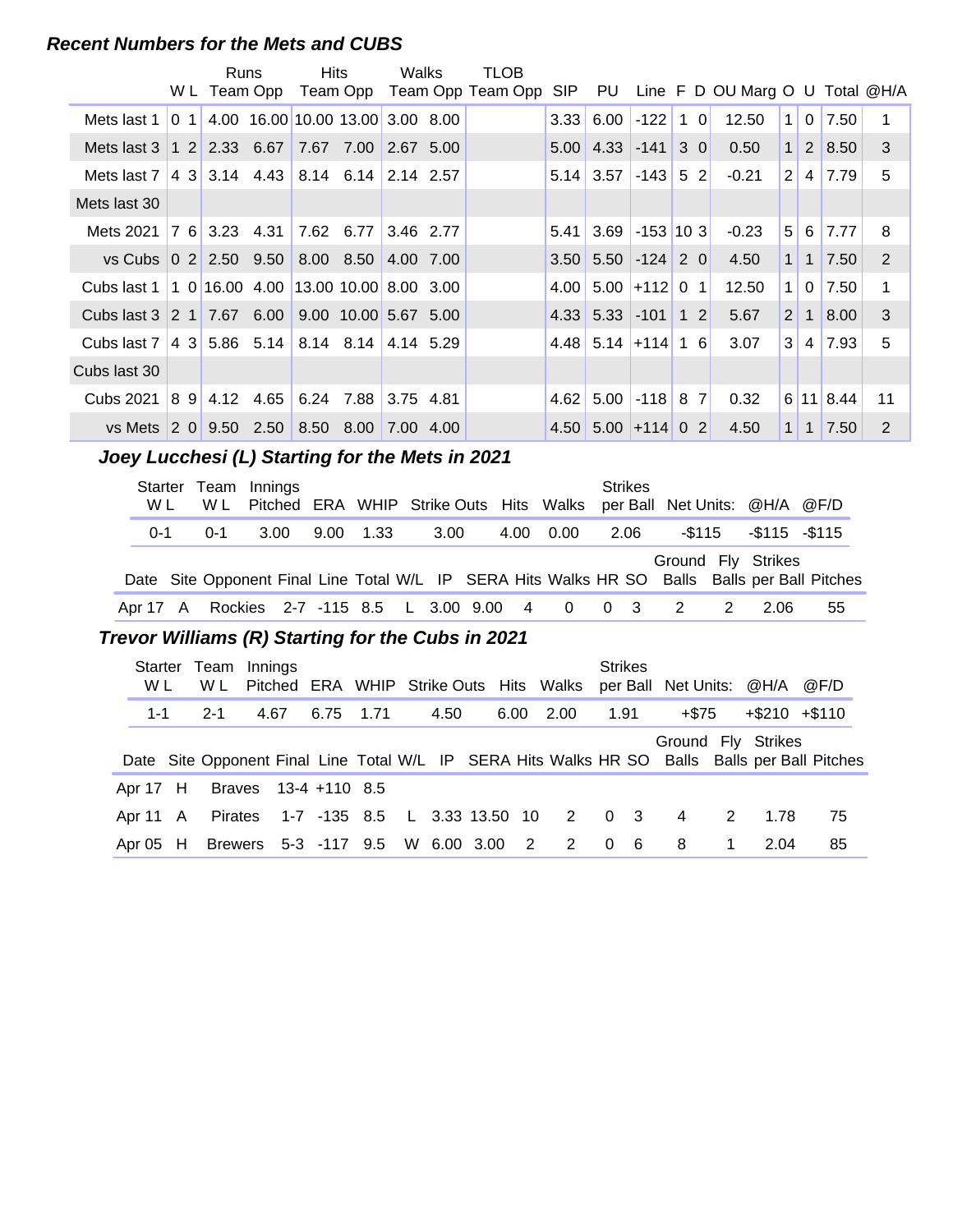#### **Recent Numbers for the Angels and ASTROS**

|                                                     |                           | Runs   |         | <b>Hits</b><br>W L Team Opp Team Opp |      | Walks |               | <b>TLOB</b><br>Team Opp Team Opp SIP                                                          |             |                        |                     |           | PU Line F D OU Marg O U Total @H/A                  |      |     |                          |                  |
|-----------------------------------------------------|---------------------------|--------|---------|--------------------------------------|------|-------|---------------|-----------------------------------------------------------------------------------------------|-------------|------------------------|---------------------|-----------|-----------------------------------------------------|------|-----|--------------------------|------------------|
| Angels last 1 0 1 4.00 7.00 10.00 6.00              |                           |        |         |                                      |      |       | $0.00$ $9.00$ |                                                                                               | 5.00        | 5.00                   | $-170$ 1 0          |           | 2.00                                                |      | 1 0 | 9.00                     | $\mathbf 0$      |
| Angels last 3 1 2 4.67 5.00 9.00 6.33               |                           |        |         |                                      |      |       | 1.67 6.00     |                                                                                               | 4.67        |                        | $4.67$ -193 3 0     |           | 0.83                                                |      |     | $2 \mid 1 \mid 8.83$     | $\boldsymbol{0}$ |
| Angels last 7 3 4 5.29 4.29 10.14 7.43 1.86 4.14    |                           |        |         |                                      |      |       |               |                                                                                               | 5.29        | $4.43$ -154 7 0        |                     |           | 0.79                                                |      |     | 4 3 8.79                 | 3                |
| Angels last 30                                      |                           |        |         |                                      |      |       |               |                                                                                               |             |                        |                     |           |                                                     |      |     |                          |                  |
| Angels 2021 9 7 5.31 5.19 9.12 8.12 2.88 4.25       |                           |        |         |                                      |      |       |               |                                                                                               | 4.94        |                        | 4.56 -128 11 4      |           | 1.34                                                |      | 9 7 | 9.16                     | $\,6$            |
| vs Astros 1 1 4.50 5.00 8.50 9.00                   |                           |        |         |                                      |      |       | 3.00 3.50     |                                                                                               | 4.67        |                        | $5.00$ -110 1 0     |           | 0.00                                                |      |     | $1 \mid 1 \mid 9.50$     | 0                |
| Astros last 1 0 1 3.00 6.00 5.00 11.00 2.00 4.00    |                           |        |         |                                      |      |       |               |                                                                                               | 5.00        | $3.00$ -140 1 0        |                     |           | $-1.00$                                             |      |     | 0 1 10.00                | $\mathbf 0$      |
| Astros last 3 0 3 2.33 6.33 3.67 8.00 2.67 4.33     |                           |        |         |                                      |      |       |               |                                                                                               | 5.00        | $4.33$ -123 3 0        |                     |           | $-1.17$                                             |      |     | 0 2 9.83                 | $\pmb{0}$        |
| Astros last 7 1 6 2.71 5.57 6.29 8.14               |                           |        |         |                                      |      |       | 3.00 3.86     |                                                                                               | 5.10        | 4.43 $-140$ 7 0        |                     |           | $-0.71$                                             |      | 3 3 | 9.00                     | $\overline{2}$   |
| Astros last 30                                      |                           |        |         |                                      |      |       |               |                                                                                               |             |                        |                     |           |                                                     |      |     |                          |                  |
| Astros 2021 7 10 4.53 4.59 8.29                     |                           |        |         |                                      | 7.71 |       | 3.06 3.53     |                                                                                               | 5.04        | $4.24$ -135 12 3       |                     |           | 0.18                                                |      |     | 9 7 8.94                 | $\,6\,$          |
| vs Angels 1 1 5.00 4.50 9.00 8.50 3.50 3.00         |                           |        |         |                                      |      |       |               |                                                                                               | 5.17        | $4.00$ -100 0 1        |                     |           | 0.00                                                |      | 1 1 | 9.50                     | $\pmb{0}$        |
| Starter Team Innings<br>W <sub>L</sub><br>$1 - 0$   | W <sub>L</sub><br>$2 - 0$ |        | 5.83    | 4.63                                 | 1.20 |       | 8.50          | Pitched ERA WHIP Strike Outs Hits Walks<br>6.00                                               | 1.00        | <b>Strikes</b><br>2.46 |                     | $+$ \$203 | per Ball Net Units: @H/A                            |      |     | @F/D<br>$+\$100 + \$103$ |                  |
|                                                     |                           |        |         |                                      |      |       |               | Date Site Opponent Final Line Total W/L IP SERA Hits Walks HR SO                              |             |                        |                     | Balls     | Ground Fly Strikes<br><b>Balls per Ball Pitches</b> |      |     |                          |                  |
| Apr 12 A                                            |                           | Royals |         | 10-3 -117 9.0                        |      |       | W 5.67 4.76   | 4                                                                                             | 1           | $\mathbf 0$            | 10                  | 5         | $\overline{2}$                                      | 2.46 |     | 97                       |                  |
| Apr 03 H White Sox 5-3 +103 8.5                     |                           |        |         |                                      |      |       |               | 6.00 4.50<br>8                                                                                | $\mathbf 1$ | $\mathbf{1}$           | $\overline{7}$      | 8         | 0                                                   | 2.46 |     | 97                       |                  |
| Cristian Javier (R) Starting for the Astros in 2021 |                           |        |         |                                      |      |       |               |                                                                                               |             |                        |                     |           |                                                     |      |     |                          |                  |
| Starter Team Innings<br>W L                         | W L                       |        | Pitched |                                      |      |       |               | ERA WHIP Strike Outs Hits Walks                                                               |             | <b>Strikes</b>         | per Ball Net Units: |           |                                                     | @H/A |     | @F/D                     |                  |
| $1-0$                                               | $2 - 0$                   |        | 4.33    | 2.08                                 | 0.92 |       | 5.50          | 3.00                                                                                          | 1.00        | 1.78                   |                     | $+ $220$  |                                                     |      |     | $+ $100 + $100$          |                  |
|                                                     |                           |        |         |                                      |      |       |               | Date Site Opponent Final Line Total W/L IP SERA Hits Walks HR SO Balls Balls per Ball Pitches |             |                        |                     |           | Ground Fly Strikes                                  |      |     |                          |                  |
| Apr 08 H                                            |                           |        |         | Athletics 6-2 -160 9.5               |      |       | W 5.00 0.00   | 3                                                                                             | 2           | 0                      | $\overline{7}$      | 3         | 2                                                   | 1.84 |     | 88                       |                  |

Apr 02 A Athletics 9-5 +120 8.5 3.67 4.91 3 0 0 4 1 5 1.70 73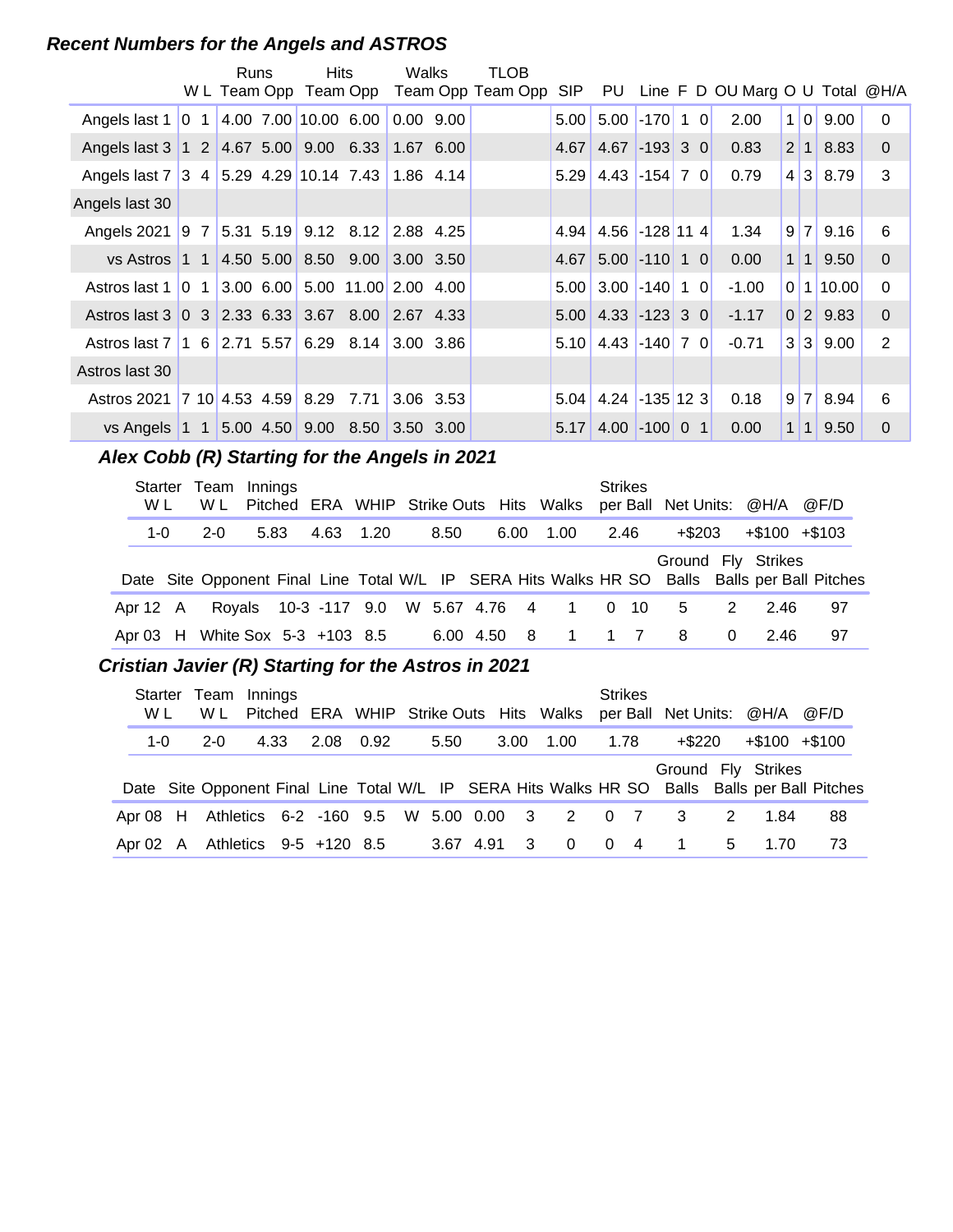#### **Recent Numbers for the Marlins and GIANTS**

|                 |  | Runs |                       | <b>Hits</b>                           |      | Walks       | TLOB                       |                   |                         |                  |  |                                 |                |                |               |                |
|-----------------|--|------|-----------------------|---------------------------------------|------|-------------|----------------------------|-------------------|-------------------------|------------------|--|---------------------------------|----------------|----------------|---------------|----------------|
|                 |  |      | W L Team Opp          |                                       |      |             | Team Opp Team Opp Team Opp | SIP               | PU                      |                  |  | Line F D OU Marg O U Total @H/A |                |                |               |                |
| Marlins last 1  |  |      | $1 \t0 \t3.00 \t0.00$ | 9.00                                  | 4.00 | $3.00$ 1.00 |                            | 7.00 <sub>l</sub> | 3.00                    | $-160$ 1 0       |  | -4.50                           | $\overline{0}$ |                | $1 \mid 7.50$ | $\Omega$       |
| Marlins last 3  |  |      |                       | 1 2 2.67 2.67 7.67 6.33               |      | 2.00 3.00   |                            |                   | $5.33$ 4.33 -135 3 0    |                  |  | $-2.67$                         | $\mathbf{1}$   | 2 <sup>1</sup> | 8.00          | $\Omega$       |
| Marlins last 7  |  |      |                       | 4 3 4.43 3.86 9.00 7.14 3.29 3.14     |      |             |                            | 5.29              |                         | $4.86 + 108$ 4 3 |  | 0.07                            | $\vert$        | 3 <sup>1</sup> | 8.21          | 2              |
| Marlins last 30 |  |      |                       |                                       |      |             |                            |                   |                         |                  |  |                                 |                |                |               |                |
| Marlins 2021    |  |      |                       | 8 9 4.35 4.12 8.41 6.82 3.35 3.47     |      |             |                            |                   | $5.16$ 5.06 +122 6 10   |                  |  | 0.56                            | 7 <sup>1</sup> |                | 9 7.91        | 6              |
| vs Giants       |  |      |                       | 2 1 3.67 2.67 8.33 7.00 2.33 2.33     |      |             |                            |                   | $5.78$ 4.67 -113 2 1    |                  |  | $-1.83$                         | $\mathbf{1}$   |                | $2 \mid 8.17$ | $\Omega$       |
| Giants last 1   |  |      |                       | $0$ 1 5.00 6.00 11.00 12.00 1.00 5.00 |      |             |                            | 4.00              | $6.00 + 110001$         |                  |  | 3.00                            | $\mathbf{1}$   | 0 <sup>1</sup> | 8.00          | $\Omega$       |
| Giants last 3   |  |      |                       | 2 1 5.67 4.33 9.67 9.33 2.00 4.33     |      |             |                            |                   | $4.67$ 5.00 + 112 1 2   |                  |  | 1.67                            | $\overline{2}$ | 1 <sup>1</sup> | 8.33          | $\Omega$       |
| Giants last 7   |  |      |                       | 4 3 4.00 3.43 8.00 8.14 2.29 3.00     |      |             |                            |                   | $5.05$ 5.14 +106 2 5    |                  |  | $-0.86$                         | 3 <sup>1</sup> | $\vert$ 4      | 8.29          | 1              |
| Giants last 30  |  |      |                       |                                       |      |             |                            |                   |                         |                  |  |                                 |                |                |               |                |
| Giants 2021     |  |      |                       | $117$ 3.67 3.28 7.11 7.22             |      | $3.22$ 3.11 |                            |                   | $5.59$   4.72 + 101 8 9 |                  |  | $-1.25$                         |                |                | 6 12 8.19     | 6              |
| vs Marlins      |  |      |                       | 1 2 2.67 3.67 7.00 8.33 2.33 2.33     |      |             |                            |                   | $5.22$ 5.33 + 103 1 2   |                  |  | $-1.83$                         | $\mathbf{1}$   |                | 2 8.17        | $\overline{0}$ |
|                 |  |      |                       |                                       |      |             |                            |                   |                         |                  |  |                                 |                |                |               |                |

#### **Daniel Castano (L) Starting for the Marlins in 2021**

| W L        | W L | Starter Team Innings |           | Pitched ERA WHIP Strike Outs Hits Walks per Ball Net Units: @H/A @F/D |             |                | <b>Strikes</b> |                |                    |      |                                                                                               |
|------------|-----|----------------------|-----------|-----------------------------------------------------------------------|-------------|----------------|----------------|----------------|--------------------|------|-----------------------------------------------------------------------------------------------|
| $0 - 0$    | 1-0 | 5.00                 | 1.80 1.00 | 0.00                                                                  |             | 3.00 2.00 1.74 |                |                | +\$120             | SO.  | +\$120                                                                                        |
|            |     |                      |           |                                                                       |             |                |                |                | Ground Fly Strikes |      | Date Site Opponent Final Line Total W/L IP SERA Hits Walks HR SO Balls Balls per Ball Pitches |
| Apr $16$ H |     | Giants 4-1 +120 8.5  |           |                                                                       | 5.00 1.80 3 | $\overline{2}$ | 0              | $\overline{0}$ | -9                 | 1.74 | 74                                                                                            |

#### **..........Aaron Sanchez (R) Starting for the Giants in 2021**

| Starter<br>W L | Team<br>W L | Innings |                |           |             |      |             | Pitched ERA WHIP Strike Outs Hits Walks |                | <b>Strikes</b>          | per Ball Net Units: @H/A @F/D |                |                     |                                                                                               |
|----------------|-------------|---------|----------------|-----------|-------------|------|-------------|-----------------------------------------|----------------|-------------------------|-------------------------------|----------------|---------------------|-----------------------------------------------------------------------------------------------|
| $0 - 1$        | $0 - 3$     | 4.89    | 2.45 1.23      |           | 4.00        |      | 4.67        | 1.33                                    |                | 1.58                    | -\$310                        |                | $-$ \$110 $-$ \$110 |                                                                                               |
|                |             |         |                |           |             |      |             |                                         |                |                         | Ground Fly Strikes            |                |                     |                                                                                               |
|                |             |         |                |           |             |      |             |                                         |                |                         |                               |                |                     | Date Site Opponent Final Line Total W/L IP SERA Hits Walks HR SO Balls Balls per Ball Pitches |
| Apr 17 A       | Marlins     |         | 6-7 +120 8.0   |           |             |      | 4.67 1.93 5 | 3                                       | $\overline{0}$ | - 5                     | 5                             | $\overline{1}$ | 1.28                | 82                                                                                            |
| Apr $12$ H     | <b>Reds</b> |         | $0-3$ -110 8.5 | $-$ L $-$ | 5.00 3.60 3 |      |             | $\overline{1}$                          | $1 \quad 3$    |                         | 8                             | 2              | 144                 | 66                                                                                            |
| Apr 06 A       | Padres      |         | 1-3 +175 8.0   |           | 5.00        | 1.80 | - 6         | $\Omega$                                | $\Omega$       | $\overline{\mathbf{4}}$ | 5                             | $\mathbf 1$    | 2.22                | 74                                                                                            |